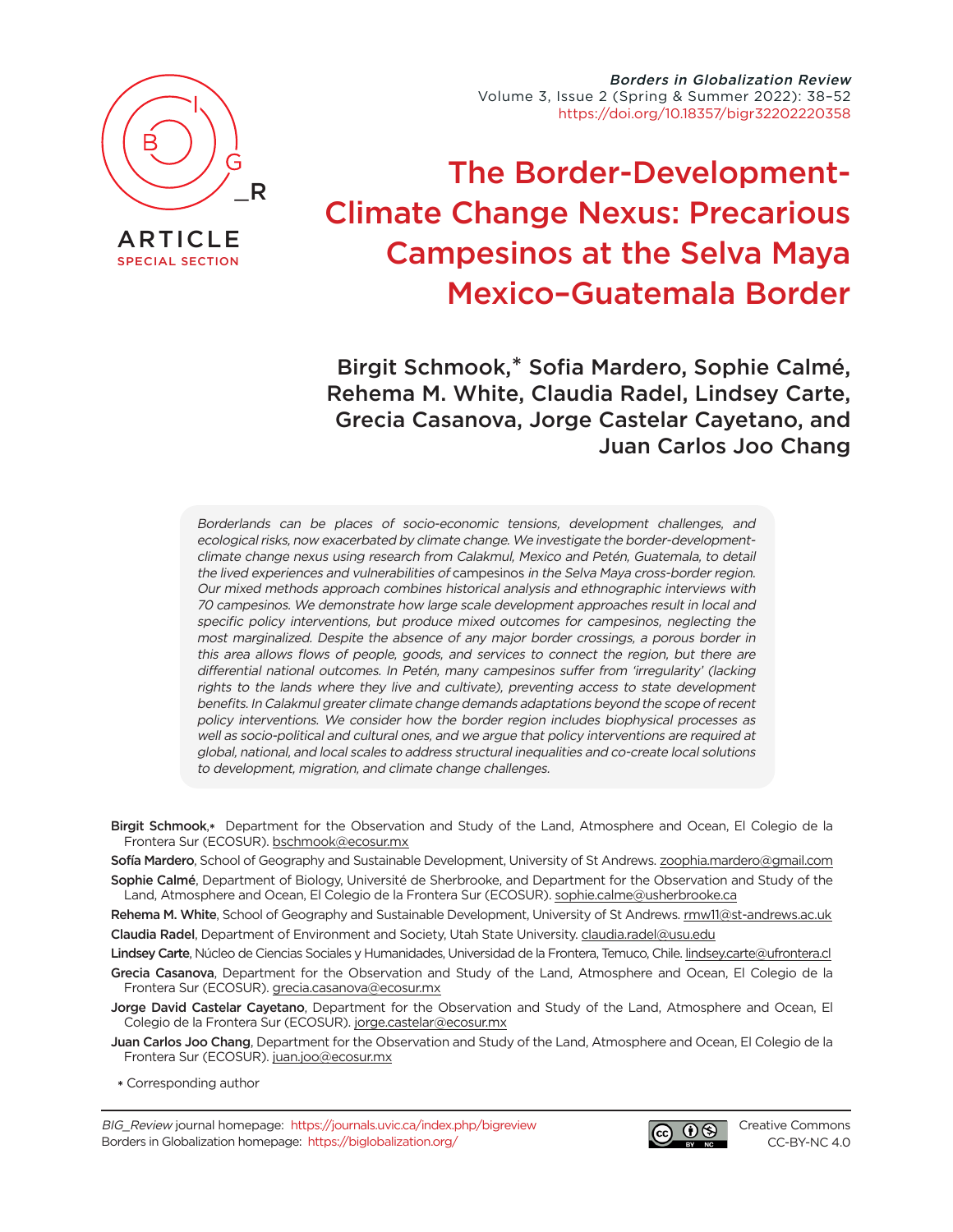## **Introduction**

Borderlands are often spaces of change, comparison, and possible tension. A border is both a territorial marker and a suite of processes in which daily practices reflect governance contexts (Paasi et al. 2022). It creates a zone across and a transition space between two territories. These territories may be pursuing different development trajectories, influenced by national socio-cultural and policy contexts far removed from the border itself. Less studied is the physical and biological context of borders; there is some dicussion on the *bordering of nature* and efficacy of transfrontier parks, but little on the nature of bordering. In this study we explore a borderland defined by a biologically and socially porous border that runs through tropical forests, inhabited by flora and fauna (including people). Are the people who follow forest paths and streams across the border invisible and unaffected by the material border? To what extent are such 'hidden' borders overtaken by physical global processes like climate change and to what extent do they still structure the lives of residents? In this paper, we unpack the lived experiences of a marginalised group, the campesinos, **[1](#page-11-0)** who inhabit and traverse the Selva Maya. We explore the border-development-climate change nexus through this region of the Mexican–Guatemalan border which, unlike the busy border to its southwest, is little studied.

<span id="page-1-0"></span>The Selva Maya is the largest tropical forest north of the Amazon, encompassing northern Guatemala, western Belize, and southeastern Mexico with over four million hectares of protected areas (GIZ n.d.). It is vital for biodiversity conservation and climate stabilization in Mesoamerica. Forests produce rainfall and atmospheric moisture, thereby helping to cool the climate and recharge groundwater (Ellison et al. 2017). Historically, these forests were home to the Maya civilisation and today the region is home to half a million people, including indigenous and mestizo campesino settlers and ranchers (Primack et al. 1999). The area is currently experiencing significant environmental and socio-economic change. Climate change is causing less predictable and more severe precipitation patterns, causing both droughts and flooding with already severe consequences for agriculture and ecosystems (Esperon-Rodriguez et al. 2019). Such impacts resonate with historical events, as erratic climate was involved in the demise of the Maya civilization in the region (Douglas et al. 2015; Evans et al. 2018; Turner & Sabloff 2012).

<span id="page-1-1"></span>The Guatemala–Mexico border bisects the Selva Maya, as it runs for 871 kilometres between the Guatemalan departments of San Marcos, Huehuetenango, El Quiché, and Petén and the Mexican states of Chiapas, Tabasco, and Campeche. According to Fábregas Puig (2011), a southern border did not exist in the imagination of Mexicans until the 1980s, **[2](#page-11-1)** when the civil w[ar](#page-11-2)**3** in Guatemala poured thousands of refugees into the southern Mexican states (Chamarbagwala & Morán 2011; Manz 1988; Taylor et al. 2006). Northern Guatemala

and southern Mexico more broadly can be considered a cross-border region, even beyond the Selva Maya, because of geographical, cultural, and social continuities (Villafuerte Solís 2017). At the macro scale, geopolitical interests converge, mostly with the United States government, for control and containment of irregular and illegal flows of drugs, weapons, migrants, while exploitation of natural resources has long been a central theme in the history of the region (Toussaint & Garzón 2020).

At the micro scale, the cross-border reality varies along the border. This paper focuses on the little studied border section in the Selva Maya between Mexico and Petén. Much of our recent knowledge of the Mexico–Guatemala cross-border region derives from research on the section between Chiapas, Mexico and San Marcos and Huehuetenango, Guatemala. There, the border constitutes a crucial territory connecting Central and South America with North America (Fernández-Casanueva 2020). This cross-border region is characterized by poverty, violence, and organizations demanding autonomy and resisting extractivist projects (Villafuerte Solís 2017), but also by strong social, commercial, and cultural ties that go beyond state boundaries (Fuentes Carrera 2020). In contrast, the forest of the Selva Maya presents a barrier to many cross-border activities in the north and northeastern section of the Guatemala-Mexico border region. We aim here to evidence the lived experiences and vulnerabilities of campesinos in this cross-border region, as they navigate the interlinked challenges and policies of neoliberal development and climate change. In so doing, our findings contribute to an understanding of the border-development-climate change nexus and inform practical future policy directions for the region.

Today, the campesino form of living is strongly shaped by changing conditions for cultivating land—particularly climatic, market, and regulatory conditions defined or mediated by states. The Guatemalan and Mexican governments aim to address current issues that campesinos are facing in different ways through recent developmental strategies and policy interventions. To address poverty and poor yields from a market-oriented standpoint, both governments devised increasingly neoliberal agricultural policies with the goal of improving food security for the poor and supporting the more industrialized agricultural sector (Carte et al. 2010; FAO et al. 2014). To date, these policies have failed to deliver on their promises for campesinos. Most campesinos in Petén and Calakmul remain largely subsistence producers, with some income diversification through additional activities such as beekeeping and remittances from family working elsewhere or national aid programs subsidizing household incomes (Taylor et al., 2006). Even though hunger has become rare in rural Mexico, it remains a concern in Guatemala, especially among families

39

\_R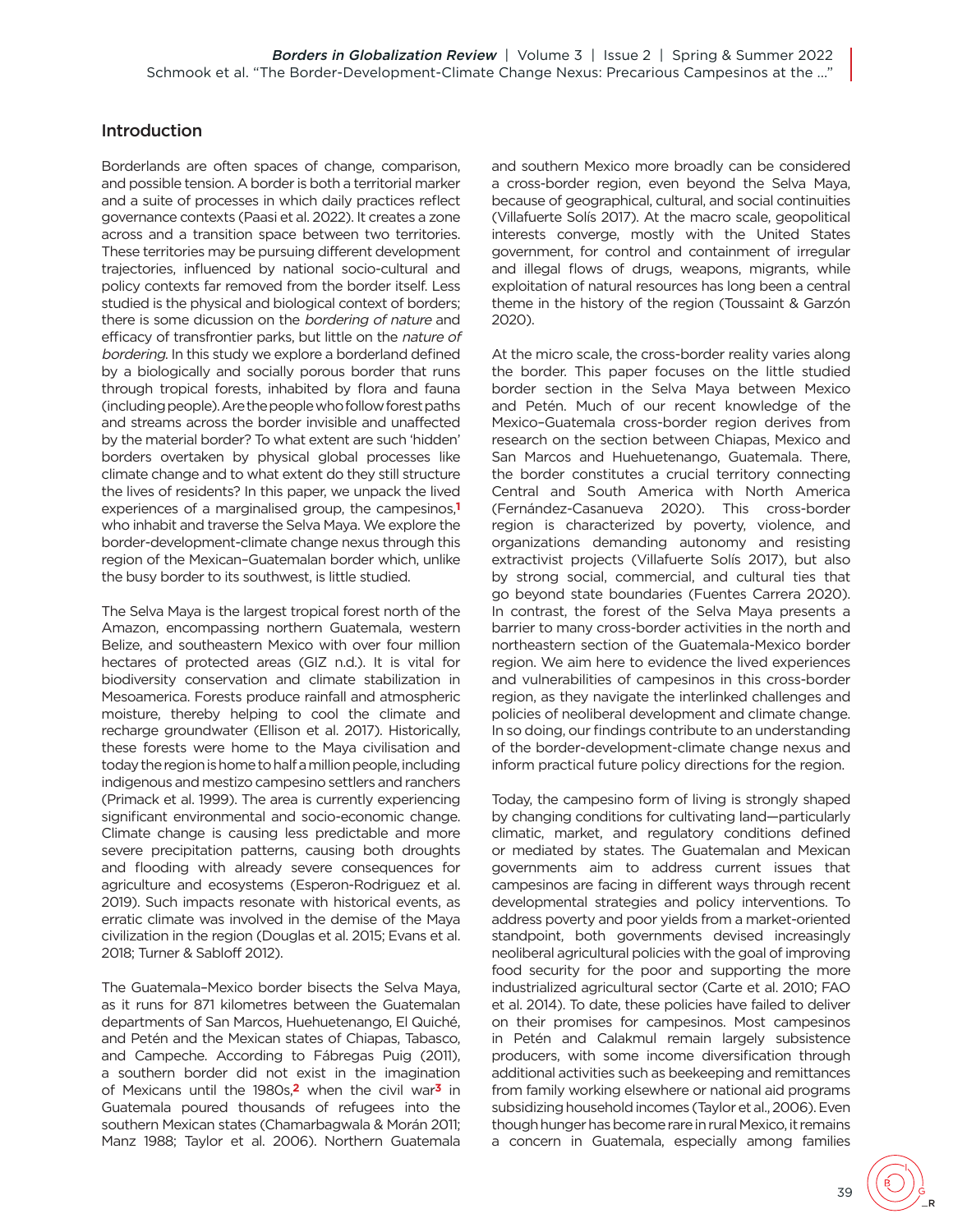with limited land access (Aguilar-Støen 2012; Carte et al. 2010, 2019). Agricultural policies largely have not reduced campesinos' poverty and, together with climate change, create a double exposure for rural communities and increasing the precariousness of their lives (O'Brien & Leichenko 2000). For example, campesinos are dependent on rainfall for farming therefore, the risks of drought or uncertainty at the onset of the rainy season exacerbate the challenges of agricultural production, especially on the drier Mexican side (Mardero et al. 2020a). Neoliberal policies have often exacerbated inequalities between large-scale farmers with capital and resources, and the more numerous campesinos (Carte et al. 2010). This article contributes to debates at the nexus of borders, development, and climate change through an examination of campesino precarity in this Selva Maya cross-border region. This cross-border case study enables analysis of development resulting from state and non-state factors (Novak 2016), including the effects of globally induced climate change in this local context.

#### The border-development-climate change nexus

There has been a shift in our understanding of borders as fixed, place-based entities to the idea that "borders are everywhere" (Balibar 1998), implying that multiple forms of limits are enacted throughout a territory via societal processes and discourses (Paasi 2009). Borders are seen primarily as socio-political constructs (for both 'dwelling' spaces and political responsibilities: Agnew 2008). Hence, both the different political contexts delineated by the border and the practices of bordering offer a rich ground in which to study development. The relationships between borders and development are contested and complex. Borders can trap us into territorial thinking and impede us from pursuits of development across state boundaries (Agnew 2008). Borders that are more open to the movement of people may facilitate development (through remittances and knowledge flows) and thus partially address deep structural inequalities, although they also potentially impede development within countries of origin (for example, through brain drain) (Tebble 2021).

Development has long been seen as both an "immanent and unintentional process" (such as the process of capitalism) and as "an intentional activity" (Cowen & Shenton 1998, 50), and it is generally accepted that political structural change and intentional specific interventions can co-exist and interact (Mitlin et al. 2007). Importantly, Novak (2016, 484) adds a third understanding, with development as "a set of social experiences and outcomes" for individuals and social groups. Understanding how the social experiences and lived outcomes for campesinos in this cross-border region reflect the intentional and unintentional development contexts for agricultural production, and therefore the actions of states, is thus critical to knowledge at the border-development-climate change nexus. Although this cross-border region shares the

same forest, indigenous ancestry, and exposure to climate change, the fortunes of campesinos have diverged on either side of the border due to regional and national socio-political and historical contexts.

Climate change has already significantly impacted this region (Mardero et al. 2020b), exemplifying the influences of global capitalist practices on biophysical as well as social processes. While there has been limited theorisation of borders and climate change, it is understood that climate change will impact the mobility of human populations, including migration across borders (Cundill et al. 2021). The specific manifestations and reasons for this is context dependent and scaled. For example, climate change-induced reduction in crop yields in Mexico is significantly associated with migration to the United States of America and it is predicted that such emigration will continue as agricultural productivity declines (Feng et al. 2010). In addition, climate change will cause some species to move, which will have consequences for conservation and socio-ecological systems (Titley et al. 2021).

Since development and its wider policy consequences do not always reflect intention, we must explore the lived experience to understand them (Martin 2005; Novak 2016). Thus, we investigated local perspectives of campesinos through ethnographic fieldwork on both sides of the border. Specifically, we posed the following research questions: What "policy landscapes" (i.e. the imprint of policies on the landscape) have evolved around agricultural development and climate change on both sides of the border? How is climate change manifesting in this region and what are its consequences? What is the lived experiences of campesinos and what are their current vulnerabilities? What are the dynamics and fluidity of this borderland, and how are development interventions and climate change influencing these? By addressing these questions we seek to contribute to a wider understanding of the border and development nexus (Novak 2016) as it intersects specificly with climate change.

To answer these questions, we map the diverging trajectories of the region through a short historical analysis. We demonstrate evidence for, and effects of, climate change on agriculture and livelihoods. Finally, we explore the lived consequences of policy interventions for campesinos in Petén and Calakmul and investigate how they navigate the biophysical, social, and financial gradients across the border through an ethnographic approach. We aim to present a story sympathetic to the campesino that is cognisant of the complexities of context, with an emphasis on global imperatives. We conclude with recommendations for governance directions.

## Methods

This research is grounded in the authors' experiences of working across multiple projects intensively for up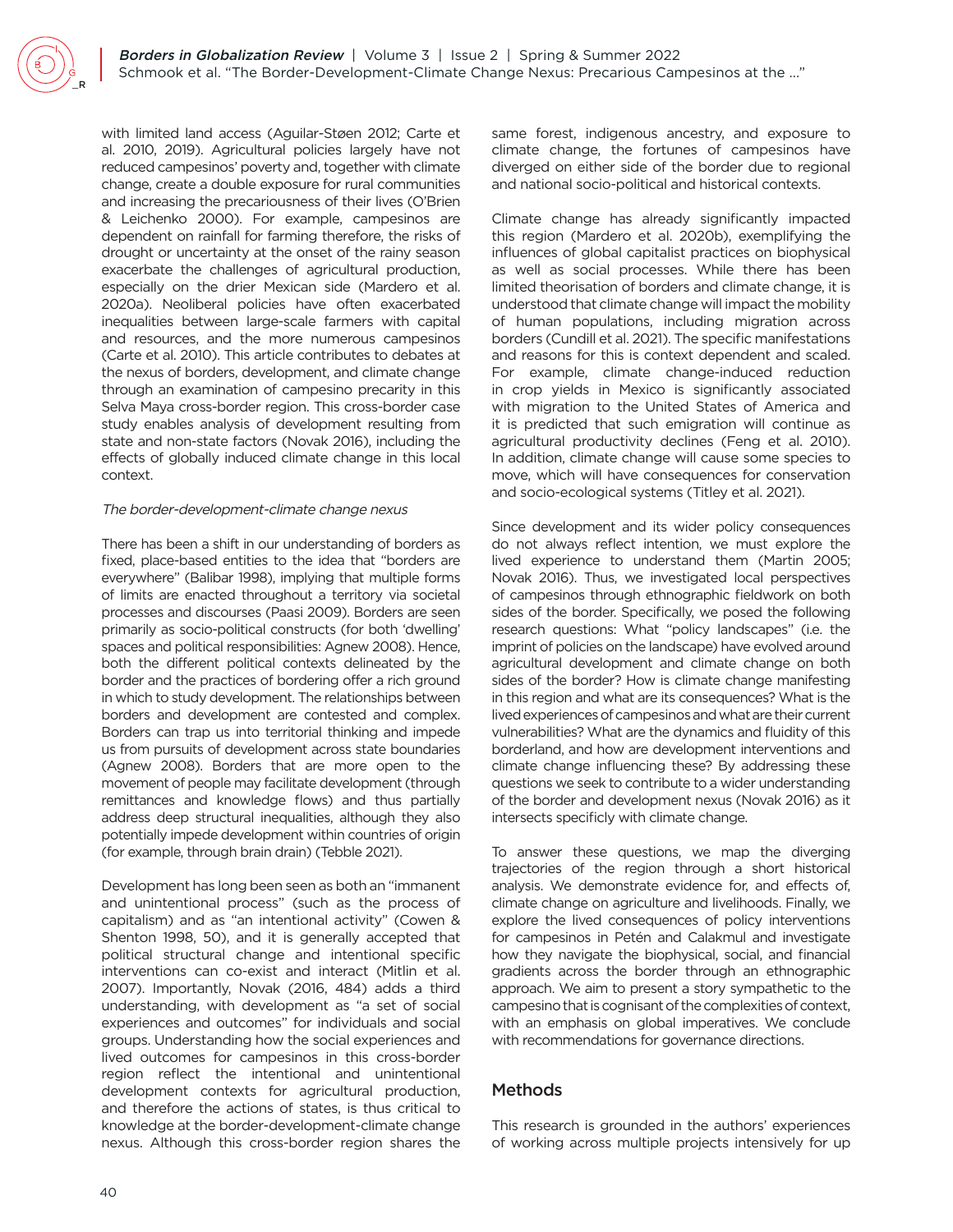to 25 years in Calakmul, Mexico and more sporadically for up to 30 years in Petén, Guatemala (e.g. Schmook & Radel 2008; Schmook et al. 2013; Lecuyer et al. 2019; Mardero et al. 2020a). For this paper, we used an interdisciplinary and multi-method approach, drawing on results from multiple studies to interrogate the situation of campesinos in the Mexico–Guatemala cross-border region of the Selva Maya.

<span id="page-3-0"></span>We conducted a brief analysis of the shared and divergent recent histories of Petén and Calakmul (since about 1950), with a particular focus on agricultural and climate policies implemented in both regions (Hanberger 2003). We then drew on ethnographic fieldwork with campesinos on both sides of the border. This fieldwork occurred in two villages and one hamlet in Petén and in 15 ejid[os](#page-11-3)**4** in Calakmul. **[5](#page-11-4)** We conducted 70 in-depth interviews within two research projects, in Petén and Calakmul in 2018 and again in Calakmul in 2019 and 2020. In Petén we used both snowball and opportunistic approaches to identify participants and in Calakmul we selected participants using systematised random selection. Interviews focused on (among other topics not explored here) campesinos' livelihoods, border dynamics, impacts of climate change on agricultural activities, adaptation to climate change, and experience with governmental programs. Most interviews were carried out in the respondent's home and lasted an hour on average. Informed consent was gained for recording, or, in some cases, before notes were written. Recorded interviews were transcribed and analysed in two ways. First, interview notes and transcriptions were analyzed using Dedoose ([www.](http://www.dedoose.com) [dedoose.com](http://www.dedoose.com)). Text was coded and classified into categories or thematic fields that emerged from an examination of the data (inductively). In this paper, we draw on themes in relation to the border, agriculture, and development. Second, we synthesised interview results into a narrative supported by selected indicative quotes to represent the lived experience of participants.

## Study Regions: Background and Historical Analysis

#### Guatemala Study Region: Petén

Petén is the largest and most recently colonized of Guatemala's 18 departments, covering almost 36,000 square kilometres or about one-third of its territory (Zander & Dürr 2011). The current (2018) population of Petén is estimated at 545,600 (INE 2019), translating into a population density of approximately 15 inhabitants per square kilometre. According to the last census, 60% of the population was rural. Around 30% identify as indigenous (compared to 42% at the national level), belonging to Mayan groups Q'eqchi', Mopan, and Itzaj, while the remaining 70% identify as ladino (mixed European and indigenous descent) (INE 2019). Petén is by far the most forested department in Guatemala

<span id="page-3-1"></span>with 45.6% of its territory still covered by forest and the Maya Biosphere Reserve falls within its boundaries. Forest loss remains high at an annual 1.5% from 2010 to 2016, whilst the worldwide annual rate in 2015 was 0.13% (Ritchie & Roser 2021). Petén is known as Guatemala's "granary", because it accounts for 47.6% of the land used for maize (Zea mays) production in Guatemala (MAGA 2012). Here, Campesinos practice subsistence milpa, **[6](#page-11-5)** planting maize and beans (Phaseolus vulgaris) as staple and commercial crops and other products for family consumption (tubers such as sweet potato Ipomoea batatas, fruits, etc.) and for sale (squash Cucurbita spp. and sesame Sesamum indicum seeds) (Zander & Dürr 2011). Much of the soils are shallow and unsuitable for intensive production. Low-lying areas are periodically flooded in the rainy season, often destroying harvests.

#### Mexico Study Region: Calakmul

Calakmul, a Mexican municipality of the state of Campeche, lies north of Petén across the border and covers approximately 14,000 square kilometres. Its current population of 31,714 inhabitants distributed over 158 localities results in a very low population density of 2.27 inhabitants per square kilometre (INEGI 2021), which is strikingly less than Petén. In Calakmul 85% of the population is rural (Sánchez Islas et al. 2019) and 44.1% were born in other Mexican states. Two thirds of the population consider themselves indigenous (68%) (Calakmul State Development Plan 2019-2021) with Chol, a Mayan people originally from Chiapas, being the largest group (74% of the indigenous population). Other groups represented in the population are Tzeltal, Peninsular Maya, Tzotzil, and Totonaca (INEGI 2015). Around 94% of Calakmul is covered by forests, partly because half of its extent corresponds to the Calakmul Biosphere Reserve (Metcalfe et al. 2020). Forest loss in Calakmul was estimated at 0.12% annually between 2001 and 2013 (Ellis et al. 2015); as in Petén, the rate of loss has been declining since the early 1990s (Ramírez-Delgado et al. 2014). Like in Petén, there is a pronounced precipitation gradient that constrains the type of tropical forests. To the north, where annual precipitation is around 900 mm, the seasonal tropical forest is drier and shorter, whereas precipitation to the south can reach 1400 mm, resulting in seasonal tropical forests where evergreen tree species dominate (Vester et al. 2007).

Despite similar soils, conditions for agriculture are not as favourable in Calakmul as they are in Petén because of differences in rainfall. In Calakmul, rainfall tends to be marginal for both crops and cattle. Individual households, using the milpa system, have cultivated smaller areas each year, while at the municipal level, total hectares under maize and chihua have augmented given an overall population increase (Schmook et al. 2013). Additionally, the importance of jalapeno chili (Capsicum annuum), once the most important

\_R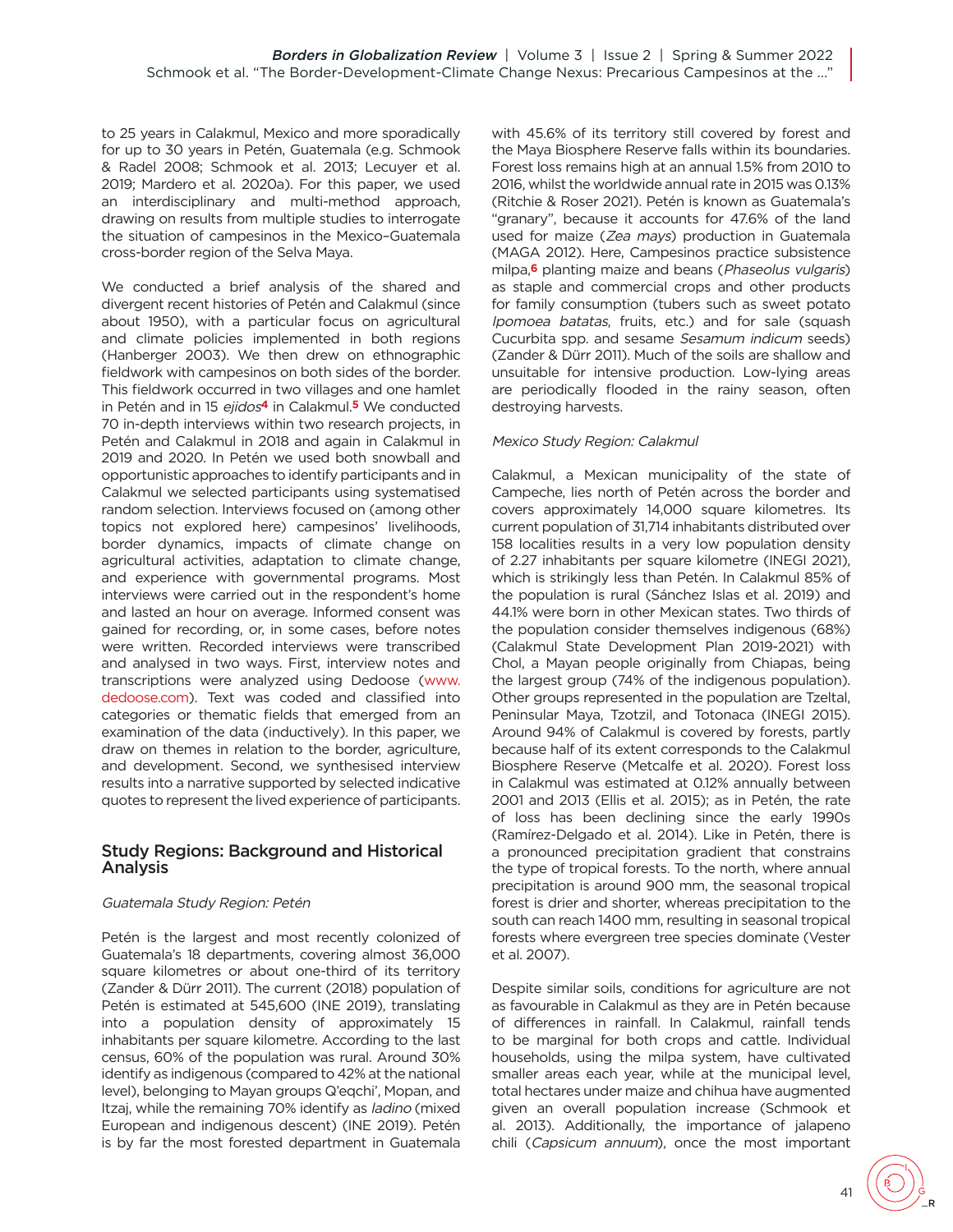commercial crop, has decreased (Dobler-Morales et al. 2020). The most important commercial crop is currently chihua (C. argyrosperma), a squash variety cultivated for its seeds. Campesinos today may also engage in beekeeping, small-scale cattle ranching, labour migration (to the tourist corridor of the Caribbean and to the U.S.), or community-based forestry in the largest ejidos (Carte et al. 2010; Chowdhury 2010; Radel et al. 2010; Schmook & Radel 2008).

#### Colonization and Land Tenure in Petén and Calakmul

Most agricultural frontier colonization in Petén and Calakmul started around the 1960s, as roadbuilding in the 1950s better connected these locations to the rest of the country and encouraged settlement by landless families (Grandia 2009). Though both are considered agricultural frontier regions, and as such have only recently experienced agricultural expansion, their histories diverge in terms of how colonization has occurred, leading to distinct experiences of land tenure security.

In Petén, campesinos face land tenure insecurity because much of the land was settled "illegally" by internal migrants in search of land to pursue agricultural activities. Today, these campesinos are considered to have "irregular" status. Campesinos in Petén also face land scarcity due to natural population growth, in-migration, and the displacement of small-scale agriculture by cattle ranching and large-scale plantations such as oil palm (Zander & Dürr 2011). Most campesinos in Petén do not own land and must rent or borrow to cultivate (Grandia et al. 2013). According to a 2009 census conducted by the NGO Pastoral de la Tierra, 51% of the population had no land to cultivate. Furthermore, plots are becoming ever smaller as they are sub-divided for children, and soils are increasingly infertile which, together with either excess or lack of water, negatively affects production (Grünberg et al. 2012). This reduced or lack of access to lands has pushed some campesinos to settle in protected areas. In contrast, land rights in Calakmul were granted collectively through the institution of the ejido. Nevertheless, there are differences in land access and other resource-based assets between ejidatarios (who have access rights to land) and pobladores/avecindados (who do not have such rights) (Navarro-Olmedo et al. 2016). The size of the land holding also varies widely among ejidos, from 20 ha to 300 ha; yet campesinos in Calakmul cultivate only a small fraction of their land right, leading to an effective farm size ranging from 0.5 hectare to about 6 hectare (not counting, for some, area under pasture; see Dobler-Morales et al. 2020).

In short, Petén and Calakmul have similar recent settlement histories. National policies to encourage agricultural settlement and decrease political conflict



Figure 1. Study region, including municipalities (lowercase letters for Guatemala, capital letters for Mexico) and protected areas (numbers) on both sides of the border and the North-South precipitation gradient. Source: Map elaborated by H. Weissenberger, ECOSUR.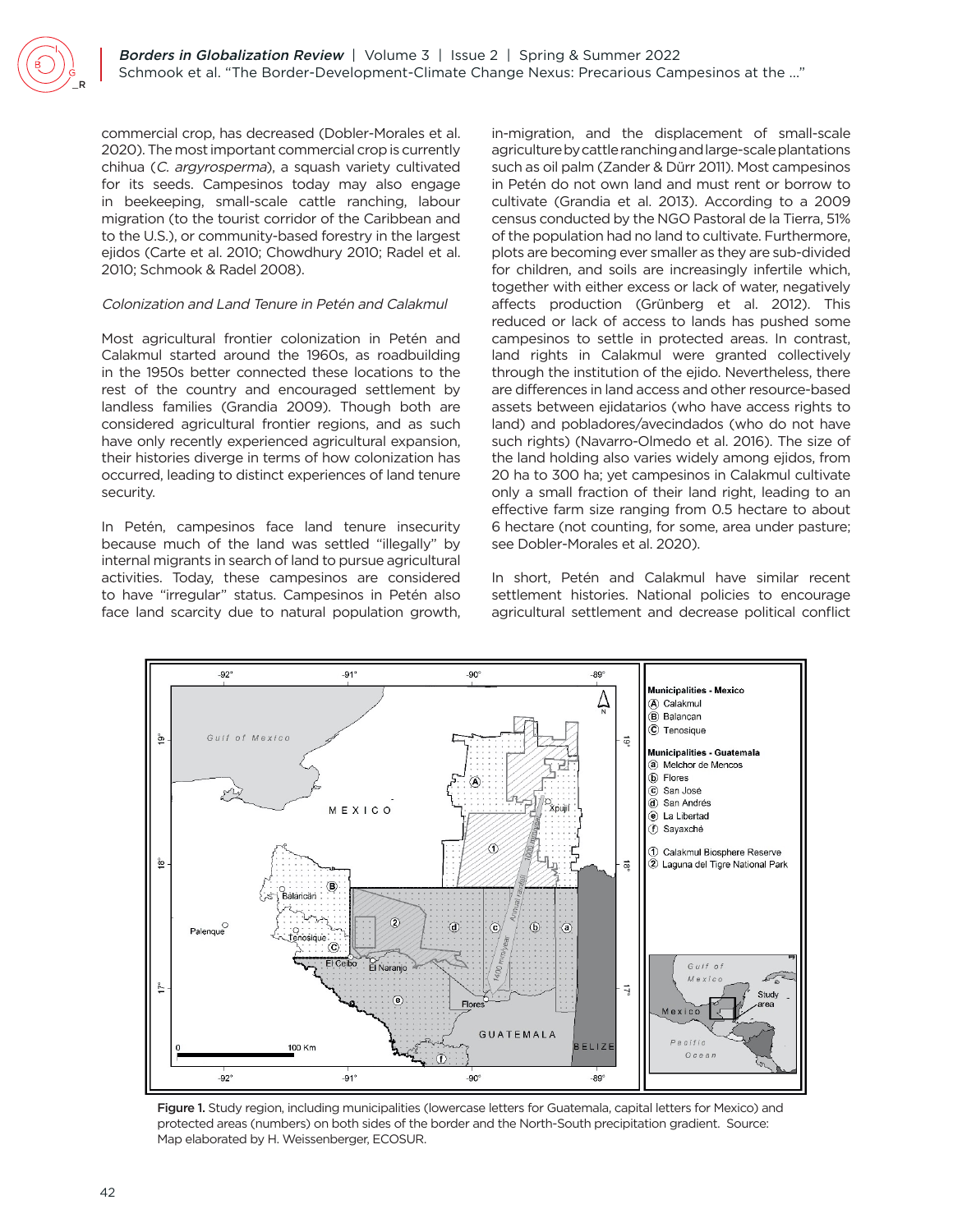elsewhere, accompanied by road construction, led to similar patterns of re-settlement in the latter 20th century. In Petén, unlike in Calakmul, land access for poorer farming families was problematic from the start, leading to greater precarity for campesinos south of the border.

#### Agricultural Policies in Petén and Calakmul

Beginning in the early 1980s, many Latin American governments prioritized individual property regimes and reduced state support for campesinos, such as credit and extension services. With a renewed emphasis on large-scale agro-exports, rural areas experienced major transformations. There are areas where agribusinesses have not yet penetrated due to the impossibility of large-scale mechanization, a challenging climate, or difficult access - a situation experienced in Calakmul (Kay 2015). Nevertheless, campesino livelihoods in Calakumul and Petén have changed dramatically and income from farming is often less than 50% of total income. Today most campesinos here, as elsewhere in Latin America, can only subsist with off-farm income, remittances, state pensions, and antipoverty programmes (Kay 2015).

In Guatemala, after policies in the 1970s aimed at improving production for both national consumption and export, the 1990s saw the development of policies centered on the rural poor to improve nutrition and insert them in the market economy (FAPDA 2014). Today, agricultural policies and programmes continue to revolve around the same ideas. A flagship program of the Ministry of Agriculture ("Family Agriculture Program for the Strengthening of the Campesino") was implemented in 2012 and is central to the articulation of most national policies, including the national development plan K'atun Nuestra Guatemala 2032 (CIA 2015; CONADUR 2014; Gobierno de la Republica de Guatemala 2016). The Guatemalan government also continues to implement several other policy instruments to support the agricultural sector, based on the Gran Plan Nacional Agropecuario (GPNA) 2016-2020, with most supports focused on price protections. However, despite these policies being on paper and in the official discurse, many campesinos in Petén do not receive these benefits due to their irregular settlement status (see findings below).

Unlike Petén, rural Calakmul is characterized by a strong presence of government support. In the 1960s and 1970s, the Mexican state took up the challenge of improving small-scale ejido farming, through subsidies, providing low-interest loans to ejidatarios, and promoting agricultural extension to train and encourage farmers to use Green Revolution agricultural packages for crops (Vargas Hernández 2008). The system of guaranteed prices and the strong safety net of other supports came to an end in the 1990s after the North American Free Trade Agreement (NAFTA)

took effect. As a result, the value of maize production per unit of cultivation declined (SIAP 2020), and poverty among rural households increased (Caceres & Richards 2002). In response to this, the Ministry of Agriculture, Livestock, Rural Development and Fisheries (SAGARPA) implemented its two flagship programs, PROCAMPO (1994) and Alianza para el Campo (1995) which aimed to support low-income agricultural producers during the transition period to an open economy (Yunez-Naude & Barceinas Paredes 2002). PROCAMPO (renamed ProAgro Productivo in 2014 and Produccion para el Bienestar in 2019) subsidised not only campesinos but also big landowners on a per hectare basis and has remained one of the most important agricultural programs in Mexico. The new agricultural and social welfare program, Sembrando Vida, inaugurated in 2019, generated high expectations among Calakmul communities, especially given its provision of a fixed monthly payment to campesinos for cultivating their lands.

Petén and Calakmul have both seen a litany of agricultural policies and programs for campesinos. Despite shared challenges with respect to trade liberalization and climate change, agricultural programs in Calakmul have brought significant benefits to campesinos, while programs in Petén have been unavailable to these poorer households due to their irregular settlement status.

## Evidence of Climate Change

Climate change is already evident on both sides of the border. For Petén and the whole of Guatemala, there is an observed increase in temperature and precipitation variability (ECLAC et al. 2018; IPCC 2012). There is no area in Guatemala that has not suffered the effects of drought in the last thirty years. In the case of Calakmul, several authors report that precipitation and temperatures have also changed in recent decades, with more frequent and longer droughts, greater variability in precipitation, and higher temperatures reached more frequently and for longer periods (IPCC 2014; Mardero et al. 2012; Orellana et al. 2009).

Although both the Mexican and Guatemalan sides of the Maya Forest are affected by rising temperatures and precipitation variability, Calakmul lies in a drier zone (between isoyeths 900 to 1300 mm) of a precipitation gradient across the region and thus has suffered heavier impacts from droughts than Petén which is located in a wetter area (1400 to 2500 mm).

## Results of the Ethnographic Interviews: Experienced Precarity

For the research results we focus separately on each country, with a narrative analysis of how associated national agricultural and linked climate change policy is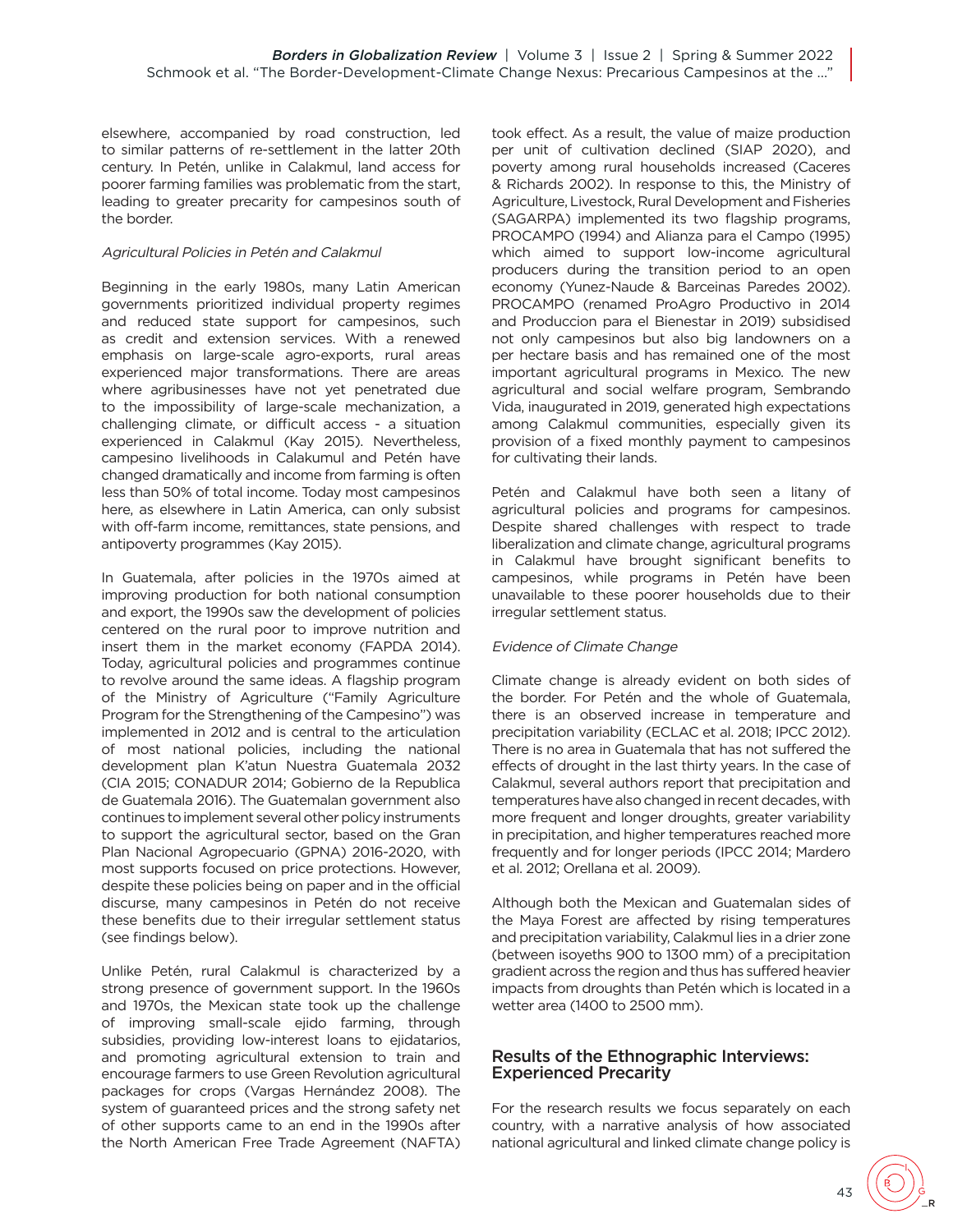perceived through lived experience in the contemporary rural contexts of Petén and Calakmul. We supplement data from the interviews with additional data from our historical analysis. In the discussion that follows, we provide a comparative analysis for the cross-border region, including the movement of people, goods, and money across the border. This section is followed by an interrogation of the findings' implications for the notions and practices of borders.

#### Intimidation, Eviction, and Irregularity in Petén

Our interviews reveal that some of the Petén communities within Laguna del Tigre National Park, inside the Maya Biosphere Reserve, share a particular history of oppression and inequality related to land insecurity. Residents reported living with a constant threat of displacement, and thus loss of their agricultural livelihoods, by state and non-state actors. Since they moved to the area they have had to deal with the Franco-British oil company PERENCO paradoxically located within this protected area. Settled here to flee the armed conflict and associated resettlement policies, people in the area have never fully possessed land titles and have lived under the constant threat of eviction and intimidation. The oil company has not only caused extensive deforestation but has also displaced several communities and threatened local populations by militarizing the area.

In Guatemala, oil partly finances the army. In the framework of the extension agreement of the oil contract N°2-85 (the first concession contract), the "Batallon de Infanteria de la Selva", or "Green Battalion", was created. It is financed by PERENCO with \$3 million (USD), plus a contribution of \$0.30 (USD) per barrel produced (Collectif Guatemala 2011). The Battalion's official mission is to fight for conservation and combat drug trafficking but in practice (according to residents, NGOs such as Salva la Selva, and the Collectif Guatemala reports) the military intimidates locals who oppose projects for the exploitation of natural resources, violates the right to free movement of people and goods, and pressures communities against organising for the legitimate assertion of their rights. Soldiers occasionally burst into villages and threaten villagers with eviction. Incidents like these in the communities of El Progreso were a recurrent story shared by those interviewed. In these communities, leaders were promised support for village improvements if they signed a "voluntary eviction" agreement; sometimes they were bribed. After signing, they were told: "Look gentlemen, your leaders already signed the voluntary eviction document, so we give you an eviction date" (Resident from Rancho Nuevo, Petén 2018).

The National Council of Protected Areas in Guatemala (CONAP) has also tried to evict several communities from reserve lands on the basis of natural resource protection, even though they allow the presence of PERENCO. The communities filed a complaint with the Guatemalan government (backed up by the United Nations and international NGOs) to revoke the oil company's concession and gain land access, but more than two years later there was still no signed receipt by the government to acknowledge the complaint:

All the communities have appealed for land tenure, because, just as they need oil money, we need land and we want to have authorisation, even if it is just a piece, to live on something of our own, because if we are Guatemalans we have the right, but it has been two years since that document [the appeal] and President Jimmy Morales, the clown, does not want to sign it (Resident from Santa Rosa, Petén 2018).

Informants explained the strong presence of drug-lords as another reason for the territorial dispute of the Maya Biosphere Reserve. According to one interviewee from Santa Rosa, Petén authorities (in collusion with drug-lords) exert pressure to evict campesinos who are deemed inconvenient:

Well, the truth is that in this area there has been a lot of drug trafficking, but those who have these organizations are the same people from the Government, they are people from the Government who work in this, and that's why it harms them that there are communities in the area (Resident from Santa Rosa, Petén 2018).

Due to their irregular settlement status, the communities or rancherios (hamlets) located in the reserve receive no services or support from the Guatemalan government. There are no state educational services, therefore, in some communities residents have set up a small school with one teacher using their very limited personal resources. In a few cases they have a teacher paid by the neighboring Mexican (not Guatemalan) municipal government. There are no doctors or nurses, nor access to medical equipment or drugs in their communities; therefore, people cross the border to Balancan or Tenosique in Mexico when they require medical attention. According to a resident of Rancho Nuevo, it has been more than 10 years since the last visit from a representative of the Ministry of Health who, during his visit, only handed a first-aid kit to the community:

Here we do not have any government support. We knocked on the doors of the secretary of education in Petén and they told us, 'look, the truth is, we cannot give you a teacher because these are protected areas, and you cannot live there, you do not get any [state] benefits living there', and we came away empty-handed (...). In fact, we have support from Mexico for education and health (…) There is also the mobile health service; they vaccinate us and monitor the pregnant women and they don't charge you anything, only 20 pesos (Alcalde auxiliar Rancho Nuevo, Petén, Guatemala, 2019).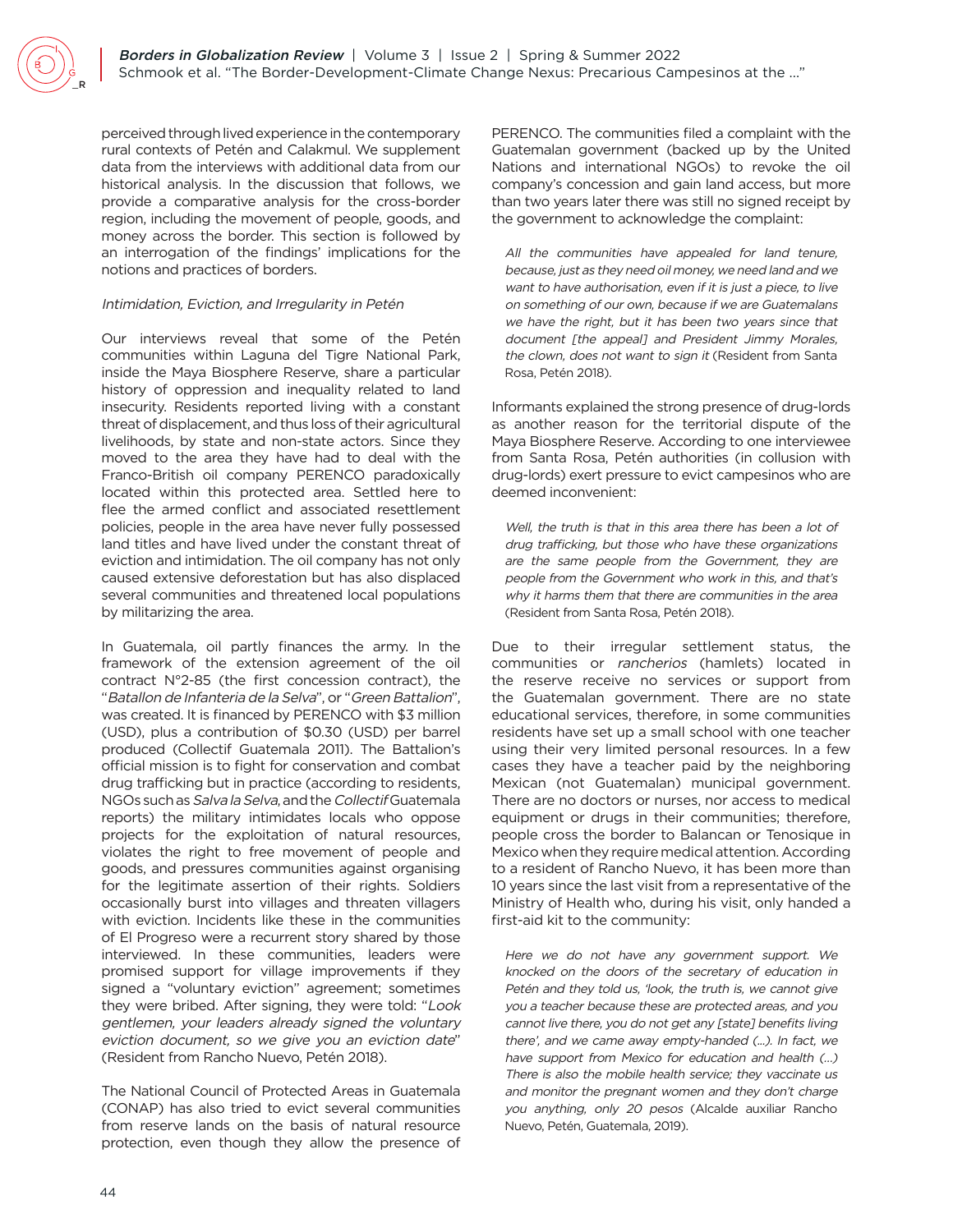Guatemalans frequently cross the border into neighboring Mexican communities to buy basic goods, mostly food, and to barter with local merchants often in exchange for agricultural products at lower than official market prices. The Guatemalan side of the border is also lacking services such as water and electricity. Some villagers and stores own a small solar panel or a generator. Water is extracted from wells.

Despite these adversities, many Guatemalans cannot relocate to other regions of the country. Some of them have thus decided to settle without authorization on the Mexican side instead. Border dynamics between Mexico and Guatemala have been challenging at times. One of the main problems has been, and remains, undocumented crossing of migrants, drugs, firearms, and other illegal goods. Currently, a major problem is the looting and cross-border trade of precious woods such as cedar (Cedrela odorata) and mahogany (Swietenia macrophylla) in Guatemala.

#### Conditions for Campesino Agriculture and Market Sale in Petén

Campesinos related that, as a result of living in 'illegal' communities on the Guatemalan side of the border, they never receive any kind of government agricultural extension or support. Campesinos in both Petén and Calakmul practice rainfed agriculture and grow mostly maize and beans for self-consumption and chihua for the market. Despite the lack of agricultural program support, productivity in Petén is superior given higher rainfall and better soils. Maize yields are typically 2 tons per hectare versus 0.5 tons per hectare in Calakmul. In Petén, however, many campesinos now cultivate less land and harvests are declining because of increased rainfall variability and weed invasion. Also, maize production has decreased because of its low profitability, and now campesinos prefer to produce chihua, which pays better and is easier to transport because it is lighter per volume.

Campesinos in Petén expressed that the climate has changed, although not as acutely as expressed by their counterparts in Calakmul. Some of the Guatemalan producers told us that about 15 years ago they began to perceive greater climatic variability and more drought years. As one resident explained,

It is no longer the same: now it has not rained well for several years, including this year. Last year the same thing happened to us. It has been now two years that I haven't been cultivating for this reason, the drought hit us hard (Resident in a hamlet, Petén, 2018).

Despite the drought, campesinos from the Petén shared that they could potentially grow and harvest more, but difficult market access in Guatemala and the inconvenience of selling in Mexico keep them from doing so. Lack of roads and poor road conditions cause high

transportation costs for agricultural products to move to the interior of the country, therefore, Guatemalan campesinos prefer to sell their crops in Mexico. Grain trade is very common between communities in Petén and communities in the Mexican border municipalities of Balancán and Tenosique (Tabasco), whereas between Petén and Calakmul there is no grain trade, as there are no nearby settlements on the Guatemalan side. In addition to the difficulties in transporting products, the Peteneros face discrimination and low prices from the Mexican middlemen. They receive three to four Mexican pesos per kilogram of maize (while Mexicans usually get five pesos), and for chihua seeds they often receive less than half the price paid to Mexicans. As one Mexican informant bluntly told us, the Guatemalan campesinos are "more screwed", and therefore it is easy to abuse them. That is why sometimes Guatemalans are blamed for low prices—they are more needy and therefore more willing to sell their products at a very low price. One Mexican buyer offered better prices than other buyers because he considered the prices paid to Guatemalans were generally unfair:

The problem is that they cannot store their harvests, they have to sell it because they are in need, they have to sell their harvests, even at low prices, or they have to give their harvest [to the buyer] and they pay them little by little (Santo Tomas, Balancan 2018).

<span id="page-7-0"></span>Increased rainfall variability has been accompanied by a trend of increased rainfall in Petén. **[7](#page-11-6)** However, interviewed campesinos did not yet perceive climate change as negatively impacting agriculture (apart from those reporting the effects of drought in some years). In addition, the limited role of the state in Petén means that campesinos commented very little on national agricultural and climate policies. Interviewees did mention that they had heard that international NGOs sent funds and support to them in exchange for forest conservation, but they claimed that such funds rarely reached them and that reserve authorities keep this money. Interviewees also expressed discontent with the lack of incentives for their natural resource conservation efforts and were unaware of any government initiatives related to climate change mitigation or adaptation.

#### Changing Conditions for Campesino Agriculture in Calakmul

Campesinos in Calakmul related that they cultivate only small plots (less than two-to-three hectares on average), the vast majority without mechanization or irrigation. Traditionally, they sow maize in two cycles each year, with the spring/summer crop in May and harvested in September, and the autumn/winter crop, called tornamil, in October for harvest in February. Harvests can be up to one ton per hectare of maize during a 'good year', but yields usually oscillate around 500 to 800 kilograms per hectare. During 'bad years', caused by severe drought or pests, harvests can even be less than 100 kilograms per hectare or nonexistent: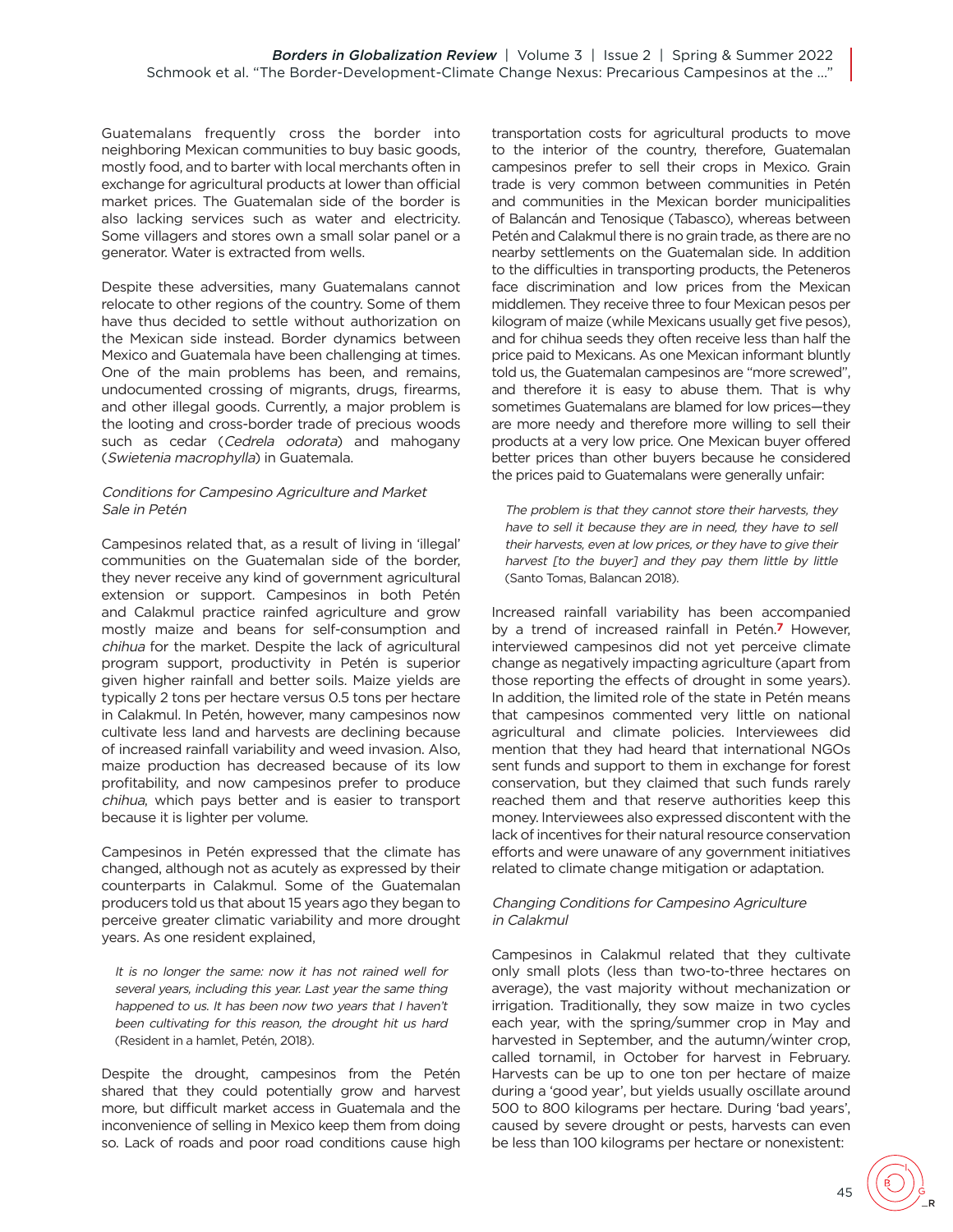Now it rains less. When I arrived, there was more humidity, it rained a lot, but now it is almost pure drought. Before, the sun came out, but quite normal, now the plant is burned: in the morning it is still fine, at 10 or 11 o'clock, it is already too hot (…) it (the plant) is already in a poor condition, the leaves wither (Resident from La Paz, Calakmul, 2018).

Many campesinos reported decreasing yields because of the increase in the number of severe droughts and pests (wildlife and diseases), more irregular and declining rainfall, and extreme heat. In addition, crop cycles and the agricultural calendar have also changed due to rainfall variability, especially since the mid-1990s. According to interviewed campesinos, traditional sowing dates are increasingly delayed due to the late onset of the rainy season. Some informants reported that when the rainy season starts too late, they do not cultivate their plots and rather wait for the tornamil (autumn-winter cycle). This has severe consequences, as one maize harvest is not enough to feed a family for a year, making it necessary to purchase it. Other campesinos continue to cultivate during the springsummer cycle, but crop losses, such as those due to unpredictable weather conditions, are a constant threat. As stated by a resident of Villa de Allende, in Calakmul (2018), "here the time for sowing has changed a lot, because of the rain".

In addition to new climatic conditions, campesinos also linked the decline in production to soil degradation caused partly by fallow shortening. According to a few respondents, until the 1990s one could choose where to cultivate and move freely from one part of the ejido to another and practice fallow cycles of up to 10 or 15 years. However, shifting cultivation has changed because of the combination of: 1) the implementation of the Program for the Certification of Ejido Rights and Land Titling (PROCEDE), which allowed for the transfer from collective to individual land tenure in ejidos; 2) the need to provide land to new people arriving in the ejidos and to the children of the original settlers; 3) conservation measures (prohibition of clearing and burning old-growth vegetation and forest for new plots); and 4) agricultural policies that limit areas for crop cultivation or promote the conversion of milpa to pasture. All this has resulted in a significant fallow reduction (from 10-15 years to less than 5 years), with negative impacts on soil fertility and an accompanying increase in agrochemical inputs. As one campesino from an ejido in the southern part of Calakmul explains:

Before there were more possibilities of rotating plots because land was not limited. One could work whenever wanted: one hectare here, two hectares there. The land was beautiful. Nobody prohibited it, because everything was free. Now, because everyone has their [own] plot, you'll have to work in it and the next year the same. I haven't been moving to another plot for four years or more (Resident of La Paz, Calakmul 2019).

#### Agricultural and Climate Change Policies and Initiatives in Calakmul

In contrast to Petén, rural Calakmul (and the Mexican countryside in general) is characterized by state omnipresence and a wealth of support programs: subsidized agrochemicals, monetary support after climatic disasters, monthly money transfers to producers, payments for environmental services, and social assistance programs, among others. Campesinos mostly referred to two agricultural programs: the well-known and long-standing PROCAMPO (aka ProAgro Productivo and Produccion para el Bienestar) and the new agricultural and social welfare program Sembrando Vida. Campesinos' decisions are driven by opportunistic responses to agricultural policies and programs. This is especially true with the new Sembrando Vida program.

From the outset, Sembrando Vida generated great hope and high expectations among farming communities. The program has been especially attractive to pobladores (rural villagers without formal rights to land) since, unlike other agricultural programs, it is not necessary to present a land title. Many perceived it as an opportunity to return to work their own land, to be campesinos again, and no longer to be employed by others or leave the community in search of work:

Before, we campesinos worked 'for free' because we worked our own plots and lost the harvests, we made no profit, and we had to work [as farm hands] for a day wage [and we had] to work other people's land to have a little money. Sembrando Vida now means working for oneself, for one's own benefit and on one's own land, and thanks to that, the campesino who was away returned to his land (Resident from La Paz, Calakmul 2018).

Campesinos expressed greater satisfaction with current federal support programs compared to those in previous years. However, program policies appear to undermine campesinos' autonomy and local knowledge by dictating how they must manage their sponsored plots, sometimes changing the way they previously managed them. For example, every year land preparation for the milpa was undertaken using traditional slash and burn techniques, and more recently the use of herbicides to combat the increased weed pressure, but now both are prohibited. Additionally, some campesinos commented that Sembrando Vida imposes agricultural techniques that in their experience do not succeed.

Mexico has policies to promote climate change adaptation and mitigation in the agricultural and rural sectors, but their implementation is not always clear. The campesinos interviewed were not aware of any action plan on climate change and reported that they have not received any training from the government on how to adapt and deal with this issue in their agricultural activities. The only actions identified by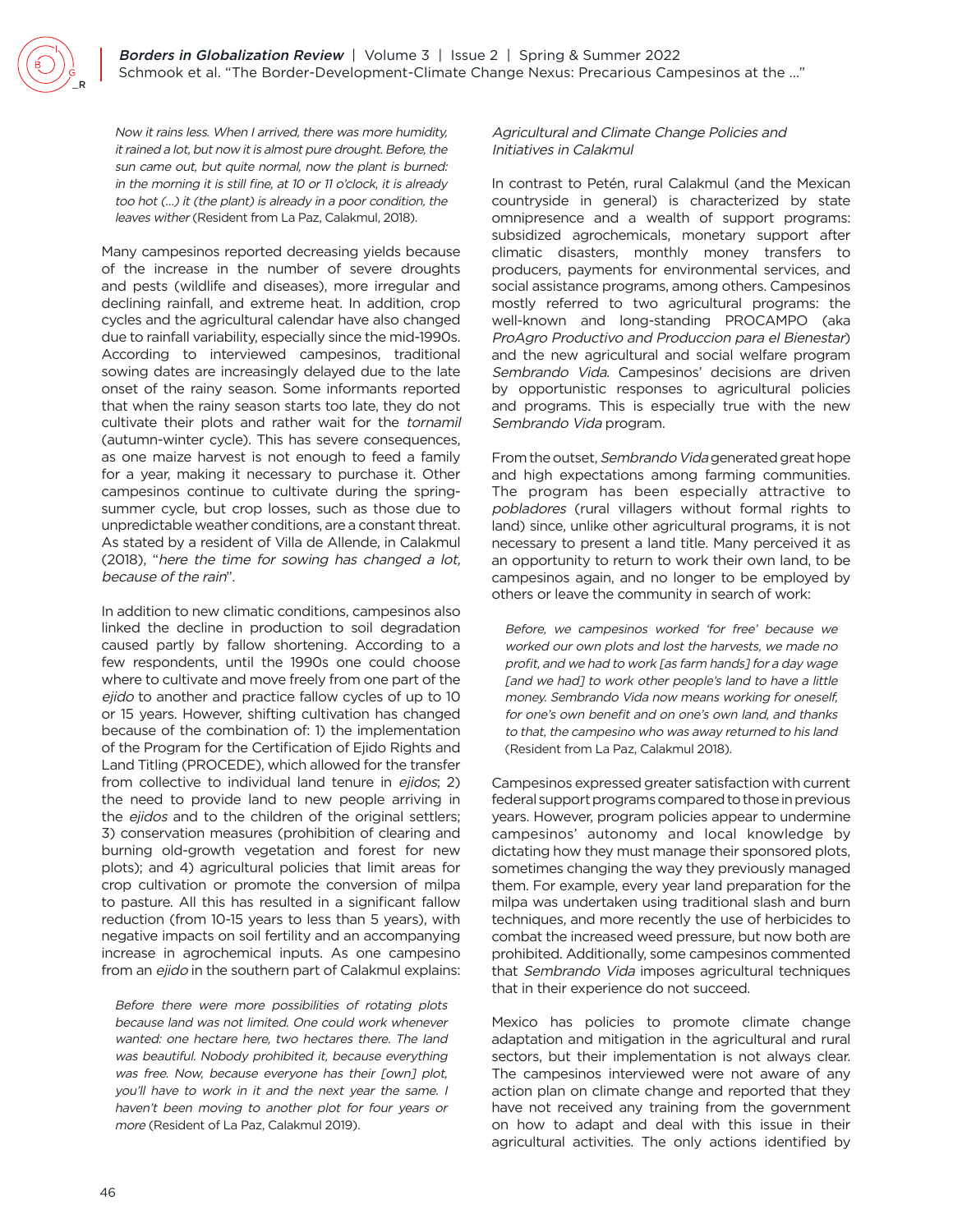some of the respondents were related to conservation and reforestation measures, through the increasingly popular National Forestry Commission's (CONAFOR's) Payments for Environmental Services (PES).

### Discussion: Development Within or Across Borders in a Context of Climate Change?

The above campesino narratives of development, policy intervention, and climate change have consequences for the border in theory and in practice. As we already know, the border is not defined merely by territory and global forces such as neoliberalism affect both sides of the border in our study region (Agnew 1994; Paasi et al. 2022). Campesino experiences evidence that climate change, another global issue, also influences development as immanent and unintentional across the border (Cowen & Shenton 1998). However, such global influences also affect these development processes differently within borders because of the diverse cultural-historical contexts and policy landscapes (i.e., development as intentional practice).

In both Petén and Calakmul, on either side of the border in the Selva Maya, clear historical phases can be identified. The rise and collapse of the Mayan civilisation occurred due to combined climatic and political changes (Turner & Sabloff 2012). Subsequently, colonisation abused natural resources and created deep social inequalities. Continued unrest and population pressures (particularly on Petén from further south in Guatemala) and government incentives (especially for Calakmul) led to (re)colonization by settlers and indigenous people from other locations. Current settlement resulted from campesinos fleeing war and poverty or seeking agricultural land. High rates of deforestation by new settlers pushed back the forest frontier with agricultural activities. However, this has not led to prosperity for most settlers, with wealthy ranchers owning extensive tracts of land and many campesinos eking out an existence, sometimes in high population densities (in Petén especially) and without land tenure (pobladores in Calakmul and the majority of campesinos in Petén). As a result, this cross-border region now hosts a heterogeneous matrix of people from different ethnicities, with diverse rights to land, and different levels of power and autonomy. The inequalities deriving from these national histories have increased vulnerabilities for the poorest and most precarious of campesinos in this border region. This situation is particularly exacerbated in Guatemala where campesinos have been forcibly intimidated or removed, not only by the state but also by large private companies and organized crime.

Different state approaches and regulatory frameworks have led to a range of interventions to support development on either side of the border, creating contrasting landscapes of policies. The contemporary policy landscape for agriculture on both sides of the border is still strongly influenced by neoliberal

approaches, trying to engage campesinos in markets and rewarding larger commercial enterprises. However, in Petén, the few programs and policies that support campesino production have had little effect because of the violence, intimidation, and the "irregularity" as described above that prevent campesinos from accessing associated program benefits. In Mexico, the most recent policy, Sembrando Vida, aspires to restore dignity to the work of campesinos and therefore should incorporate recognition of the importance of their agricultural production. Campesinos receive program benefits if they comply with the rules and attend compulsory meetings, regardless of how much they harvest. This research uncovers how campesinos experience these policy landscapes in this borderland, in line with other border scholarship that explores daily practices in border regions (see: Paasi et al. 2022). In Petén, for example, campesinos considered the global discourse of combating climate change to reinforce national policies to destroy "irregular" communities discursively labelled as forest destroyers, while ignoring, as a cause of forest destruction, oil extraction, the activities of organized crime, and the expansion of agribusinesses potentially linked to them.

The consideration of climate change within the border-development nexus is an important addition to understandings on borders and development. Precipitation increases along a gradient from north to south across this border and therefore creates differing opportunities for agriculture as well as different forest characteristics. Biophysical parameters relating to climate and climate change thus occur not as binary manifestations between two territories separated by a border, but rather as a gradient traversed by the political border. The gradient is dynamic and exhibits trends for temperature increase and precipitation change. In Calakmul, the longer-term, severe effects of climate change have forced campesinos to adapt by themselves while simultaneously developing increasing dependence on government support. As climate change worsens globally, campesinos in Petén, further south along this gradient, will also experience greater effects of climate change. This gradient thus offers the opportunity to develop and implement policy for climate change adaptation in the north and share lessons to the south. We propose that future research investigate and monitor this gradient and support learning and practices at individual, farm, and regional scales to mitigate and adapt to climate change. As we have demonstrated, the border serves as a political marker and enables us to explore the efficacy and consequences of different policy and regulatory instruments.

Climate-change-induced crop failures and lack of access to markets limits agricultural development across the region. Existing precarity means that people cannot respond effectively to changing conditions. Hence, the immanent process of development and intentional development interventions interact as neoliberal, capitalist approaches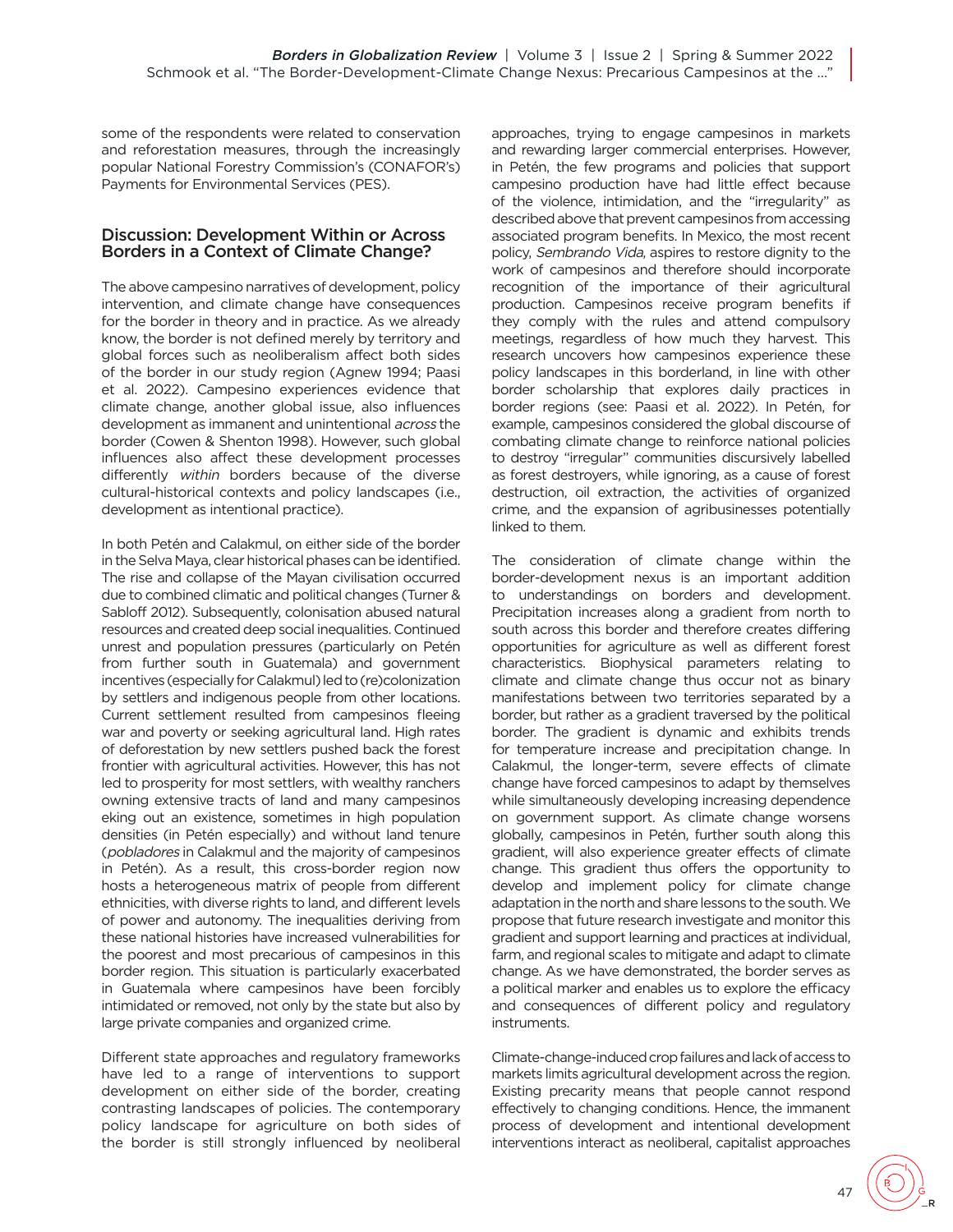to development in Latin America (Cowen & Shenton 1998; Mitlin et al. 2007). Planned interventions together support the established elite, further marginalize those without formal land rights, and risk exacerbating inequalities. Against this background, some Calakmul campesinos diversify or even leave farming to engage in alternatives where possible and Petén campesinos experience even fewer options (Carte et al. 2010). Our results demonstrate the complexity of power and social relations in relation to interactions of climate change and development in this cross-border region.

Campesinos in this study expressed despair and resignation in the face of their perceived lack of agency to address local practical challenges (e.g. lack of market access) combined with external challenges (e.g. militarised intimidation) and non-human challenges (e.g. lack of rainfall, higher temperatures). In Petén, there was a lack of faith in national intervention (with the experienced absence of the state); whereas in Calakmul there was hope and then some disillusionment over the latest interventions (with an experienced omnipresence of the state). Exploring the "lived experience" of these actors situated within policy landscapes reveals how marginalised campesinos feel powerless in the face of development and climate change (Carte et al. 2010; Green et al. 2020; Martin 2005). "Irregularity", or lack of formal land rights, especially in Petén, means that many campesinos cannot benefit effectively now from agricultural or climate change policies. In the absence of fundamental changes, attempts at financial support for the region could further embed the elite and further marginalise the poor.

As climate change is the result of industrialisation and 'progress' mainly in the global North, but with dire impact in the global South including for campesions, there is a moral imperative for global action. The question is how we navigate a role for international actors, especially in cross-border regions, to contribute to an alternative development future, without negating national interventions (see Mitlin et al. 2007). Currently, international climate change programs such as REDD+ focus on climate change mitigation and do not always deliver for the most marginalised groups (McGregor et al. 2014). While these programs may offer some support for campesinos and create positive ecological and carbon outcomes, they rarely tackle adaptation or address the underlying issues of inequality, land rights, and non-sanctioned intimidation by criminals or private companies. The dual global climate change challenges of mitigation and adaptation will have to be tackled with international and cross-border agreements as well as local contributions. Whilst mitigation was initially at the forefront of global climate change discourse, as the impacts become more visible and viscerally felt, adaptation has become more prominent and 'mitadaptation' (actions for both mitigation and adaptation) is being urged. Borders can "limit the exercise of intellect, imagination, and political will" (Agnew 2008)

by creating structural barriers within a region such as the Selva Maya. However, it is critical that climate change adaptation learning developed in Calakmul is shared with campesinos in Petén, and that relevant new livelihood practices can be co-created across the border region.

The geography of the biophysical context of this cross-border forest region, the Selva Maya, offers additional complexities. The forests in Calakmul and Petén create a continuous habitat for rich biodiversity, while the absence of roads, on the Guatemalean side and traversing the border, creates a barrier for humans. Yet this is not a hard barrier. Our research reveals that many human crossings and exchanges do occur to the west of Calakmul, due to closer settlement proximities. Any consequences of a clear binary of national policies in the cross-border region is thus eroded through the movement of people, goods, and finance. For example, many Petén residents seek healthcare, education, or access to markets in Mexico.

What does this mean for our understanding of the dynamics and fluidity of borders, particularly on the border and development nexus (Novak 2016), together with climate change? Borders are now conceived less as concrete boundaries between states and more as contextualised social and cultural processes (Paasi 2005). In this paper, we argued that different bio-physical processes on each side of the border shape differential social responses. Borders produce both institutionalised practices of governance and emotional responses to historical memory and future expectations (Paasi 2005). Being situated mainly within the forest, without built infrastructure, the Selva Maya border between Guatemala and Mexico has little public performance of border-ness. Nevertheless, the border reveals different governance approaches and their impacts on either side of the border, at the same time that the border remains porous to resultant flows.

## **Conclusions**

This study is innovative in its analysis of the Mexico– Guatemala cross-border region in the Selva Maya and its interdisciplinary and mixed methods approach combines historical socio-political analysis and ethnographic results to explore the border-development-climate change nexus. In line with Novak (2016), we conclude that exploring borders and development together can strengthen our understanding of both, but that climate change now must be central to that exploration. We have shown that analysis in a cross-border region can inform policy interventions for climate change and agriculture. We found that the wider processes and approaches to development at national levels interact to create local experiences of specific policy interventions, unfortunately neglecting some of the most marginalised campesinos. Exploring the lived experience of policy enabled us to examine efficacy of interventions from the perspectives of the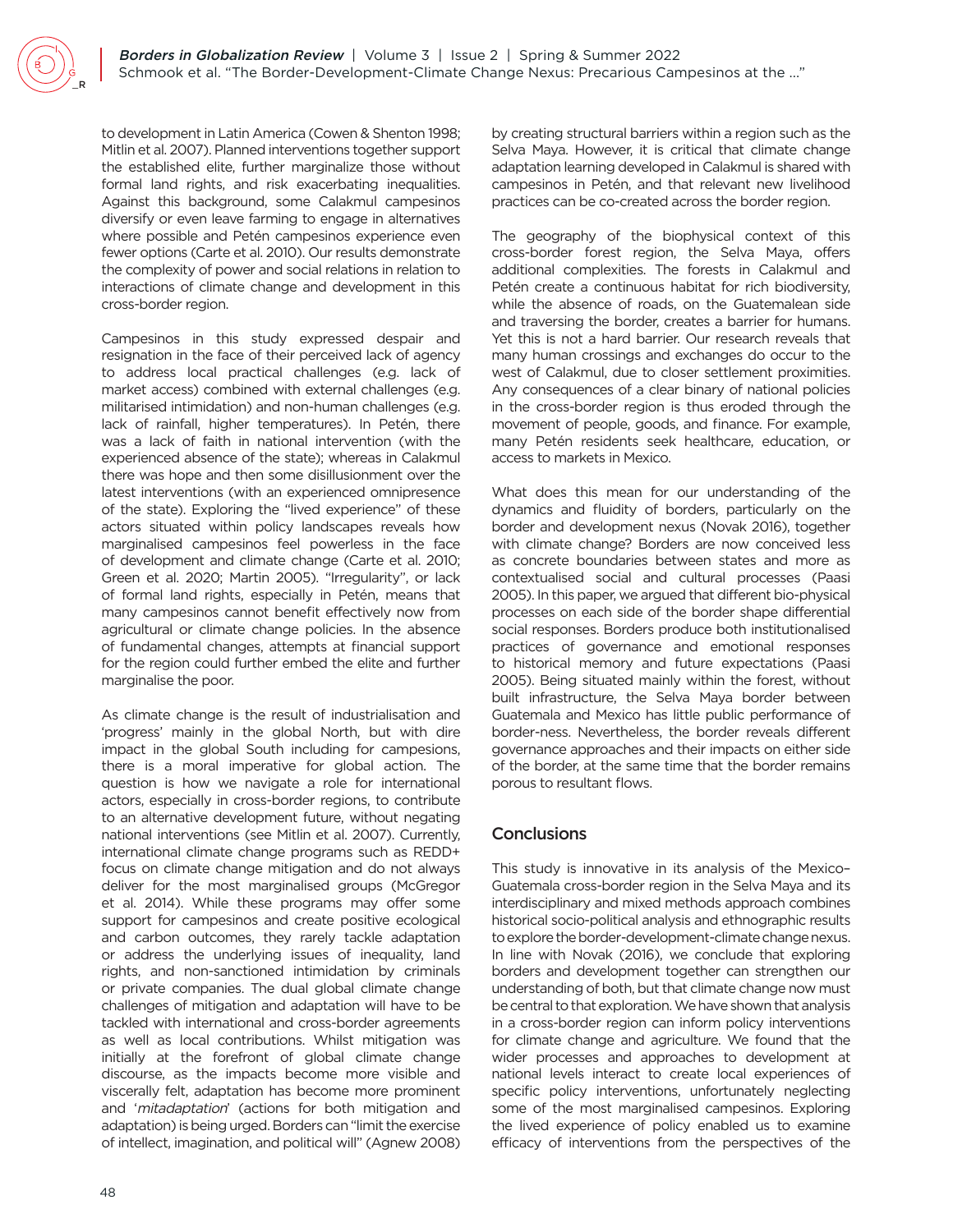interviewed campesinos (Martin 2005; Mitlin et al. 2007; Novak 2016). This study revealed how current inequalities are the result of long term and complex historical and socio-political events and processes, and that these limit future transformative modes of development. The Selva Maya border is porous and even superceded by social ties, with the transfer of some people, goods, services, and illegal activities even in this isolated and forested region. The political border traverses an important biophysical gradient of climatic parameters. Overall, this cross-border region offers a unique opportunity to explore how socio-political histories, policy landscapes, and climate change are creating mixed outcomes for campesinos in the region. Campesinos on both sides of the border in the Selva Maya require support to strengthen resilience against the interacting issues of climate change and agricultural development challenges. New development approaches should address structural inequalities and global change mitigation and specific local adaptation interventions, whilst also recognizing the unique trans-border cultural and ecological richness. Borders can be seen as both "discursive landscapes of social power/ control" and "technical landscapes of control" (Paasi 2009). We suggest that borders also create different policy landscapes that represent and influence the experienced development journeys in adjacent territories. The connectivities of borderlands can soften the hard lines of development policy between such territories by enabling some flow of people, goods, and services across the border, as we have shown here (see also: Paasi et al. 2022). We also need to appreciate the ecological landscapes of borders; the present characterization of a border is a product of not only past socio-political and cultural processes but also trends in biophysical processes. Hence, the effects of climate change will increasingly interact with development approaches within and across borders, demanding serious consideration to address the precarity of marginalized groups in borderlands.

## Acknowledgements

RMW, SC and BS were recipient of funding from Scottish Funding Council through the Global Challenges Research Fund (2017-18 and 2018-19). SM received a Postdoctoral Research Grant, CVU 292956, from CONACYT, BS participated and received funding from a CONACYT-FORDECYT project with grant number 281987 (Mexico).

## Notes

<span id="page-11-0"></span>[1](#page-1-0) We use the term campesino in the absence of an English equivalent; neither smallholder farmer nor peasant capture the identity, relationship to land, and often precarity of the campesino (Boyer 2003; Wolf 1955). Eric Wolf (1955, 453–54) established three basic criteria for defining the peasant: (1) agricultural production as the main occupation, (2) effective control of the land and autonomous decision-making over crops, (3) a subsistence rather than reinvestment orientation. These three criteria also form the core of the term campesino. However, campesino does not have the negative connotation of the term peasant, or the entrepreneurial, profitmaking, spirit of the term farmer.

- <span id="page-11-1"></span>[2](#page-1-1) It was the 1982 incursion of the Guatemalan military in Mexico to kill refugees in a camp in Márquez de Comillas that made the Mexicans suddenly perceive their southern border. This incursion horrified Mexico because it gave sudden concrete form to the civil war in Guatemala and violated Mexican territory by a foreign force.
- <span id="page-11-2"></span>[3](#page-1-1) The civil war in Guatemala (1960-1996) is arguably the most turbulent and bloody conflict in recent Latin American history. Approximately 200,000 people lost their lives or disappeared, more than 500,000 were displaced, and many Mayan villages were destroyed (Chamarbagwala & Morán 2011; Taylor, Moran-Taylor, and Rodman Ruiz 2006). Petén was among the six departments with the highest number of casualties per 1000 inhabitants (Chamarbagwala & Morán 2011). During the years of violence, many Guatemalans fled to refugee camps across the border in Mexico (Manz 1988). Campesinos in Petén, many of whom had moved to Petén to find better living conditions by gaining access to land and to escape the massacres that resulted from the intensification of the civil war in the highlands, suffered in many ways from the civil war. Not only did they suffer atrocities at the hands of the military, especially during the worst period of 1979-1984 (Chamarbagwala & Morán 2011), but many also lost their land as more and more title deeds were distributed to people closer to power (military, large landowners, etc.). These land grabs were triggered, at least in part, by a World Bank project aimed at regulating land rights in Petén.
- <span id="page-11-3"></span>[4](#page-3-0) Ejidos are communities defined by common property practices instituted through agrarian reform after the 1910 Mexican Revolution (Perramond 2008).
- <span id="page-11-4"></span>[5](#page-3-0) Names of all communities have been changed.
- <span id="page-11-5"></span>[6](#page-3-1) Milpa is derived from Nahuatl and means "cultivated field". Using shifting cultivation techniques, a small field is cleared and burned, from mature or younger forest, cropped for a few seasons with maize and companion crops and left in fallow to restore soil fertility and eliminate weeds.
- <span id="page-11-6"></span>[7](#page-7-0) We performed analysis of rainfall historical tendencies for both sides of the border, which revealed rainfall variablilty and rainfall increase in Petén.

# Works Cited

- Agnew, John. 1994. "The Territorial Trap: The Geographical Assumptions of International Relationsheory" Review of International Political Economy 1(1): 53–80.
- 2008. "Borders on the Mind: Re-Framing Border Thinking" Ethics & Global Politics 1 (4): 175–91. [https://doi.](https://doi.org/10.3402/egp.v1i4.1892) [org/10.3402/egp.v1i4.1892](https://doi.org/10.3402/egp.v1i4.1892)
- Aguilar-Støen, Mariel. 2012. "'Con Nuestro Propio Esfuerzo': Understanding the Relationships between International Migration and the Environment in Guatemala" European Review of Latin American and Caribbean Studies 93 (October): 25–40.<https://doi.org/10.18352/erlacs.8362>
- Balibar, Etienne. 1998. "The Borders of Europe" in Cosmopolitics: Thinking and Feeling beyond the Nation, edited by Pheng Cheah and Bruce Robbins, 216–32. Minnesota University Press. [https://www.upress.umn.edu/book-division/books/](https://www.upress.umn.edu/book-division/books/cosmopolitics) [cosmopolitics](https://www.upress.umn.edu/book-division/books/cosmopolitics)

49  $\bigcup_{R}$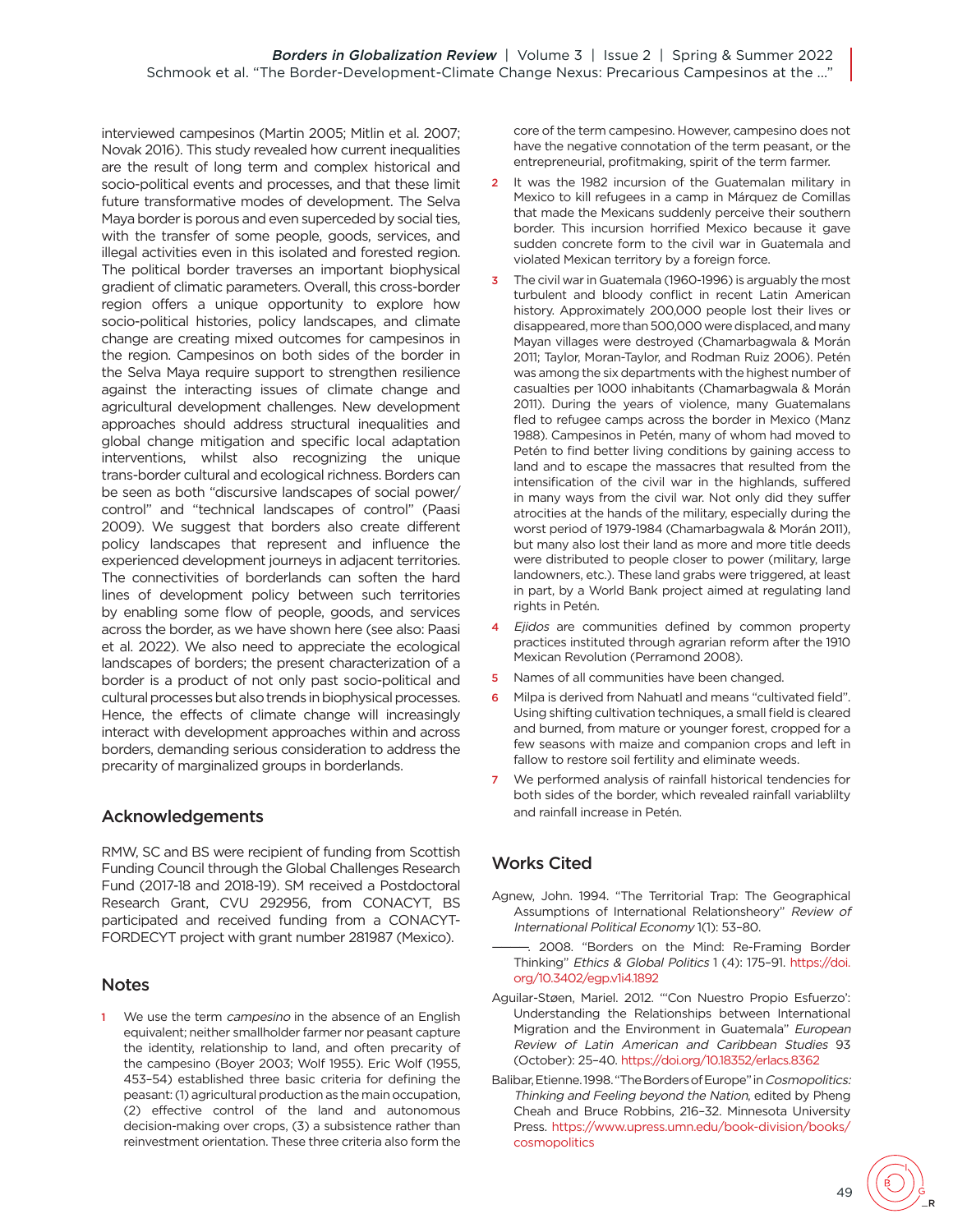- Boyer, Chistopher R. 2003. Becoming Campesinos: Politics, Identity, and Agrarian Struggle in Postrevolutionary Michoacán, 1920-1935. Stanford: Stanford University Press.
- Caceres, J., and D. Richards. 2002. "Secure, Efficient and Sustainable Trade under NAFTA" in Transportation Visioning-2002 and Beyond (Vision d'avenir Des Transports-2002 et Au-Dela), Canadian Transportation Research Forum, Proceedings of the 37th Annual Conference, 501–15. St. John's, Newfoundland, Canada: CTRF. <https://trid.trb.org/View/699335>
- Carte, Lindsey, Mason McWatters, Erin Daley, and Rebecca Torres. 2010. "Experiencing Agricultural Failure: Internal Migration, Tourism and Local Perceptions of Regional Change in the Yucatan" Geoforum 41(5): 700–710. [https://](https://doi.org/10.1016/j.geoforum.2010.03.002) [doi.org/10.1016/j.geoforum.2010.03.002](https://doi.org/10.1016/j.geoforum.2010.03.002)
- Carte, Lindsey, Birgit Schmook, Claudia Radel, and Richard Johnson. 2019. "The Slow Displacement of Smallholder Farming Families: Land, Hunger, and Labor Migration in Nicaragua and Guatemala" Land 8(6): 89. [https://doi.](https://doi.org/10.3390/land8060089) [org/10.3390/land8060089](https://doi.org/10.3390/land8060089)
- Central Intelligence Agency (CIA). 2015. "Guatemala 2016" in The CIA World Factbook 2016, 976. New York: Skyhorse Publishing.
- Chamarbagwala, Rubiana, and Hilcías E. Morán. 2011. "The Human Capital Consequences of Civil War: Evidence from Guatemala" Journal of Development Economics 94 (1): 41–61.<https://doi.org/10.1016/j.jdeveco.2010.01.005>
- Chowdhury, Rinku Roy. 2010. "Differentiation and Concordance in Smallholder Land Use Strategies in Southern Mexico's Conservation Frontier" Proceedings of the National Academy of Sciences 107(13): 5780–85. [https://doi.](https://doi.org/10.1073/pnas.0905892107) [org/10.1073/pnas.0905892107](https://doi.org/10.1073/pnas.0905892107)
- Collectif Guatemala. 2011. PERENCO. Explotar Petróleo Cueste Lo Que Queste. Paris. [https://collectifguatemala.org/IMG/](https://collectifguatemala.org/IMG/pdf/informe_perenco_collectif_guatemala.pdf) [pdf/informe\\_perenco\\_collectif\\_guatemala.pdf](https://collectifguatemala.org/IMG/pdf/informe_perenco_collectif_guatemala.pdf)
- Consejo Nacional de Desarrollo Urbano y Rural (CONADUR). 2014. Plan Nacional de Desarrollo K'atun: Nuestra Guatemala 2032. Guatemala City: CONADUR/SEGEPLAN. [https://observatorioplanificacion.cepal.org/sites/default/](https://observatorioplanificacion.cepal.org/sites/default/files/plan/files/GuatemalaPlanNacionaldeDesarrollo2032.pdf) [files/plan/files/GuatemalaPlanNacionaldeDesarrollo2032.](https://observatorioplanificacion.cepal.org/sites/default/files/plan/files/GuatemalaPlanNacionaldeDesarrollo2032.pdf) [pdf](https://observatorioplanificacion.cepal.org/sites/default/files/plan/files/GuatemalaPlanNacionaldeDesarrollo2032.pdf)
- Cowen, M.P., and R.W. Shenton. 1998. "Agrarian Doctrines of Development: Part I" The Journal of Peasant Studies 25(2): 49–76.<https://doi.org/10.1080/03066159808438666>
- Cundill, Georgina, Chandni Singh, William Neil Adger, Ricardo Safra de Campos, Katherine Vincent, Mark Tebboth, and Amina Maharjan. 2021. "Toward a climate mobilities research agenda: Intersectionality, inmobility, and policy responses" Global Environmental Change 69. [https://doi.](https://doi.org/10.1016/j.gloenvcha.2021.102315) [org/10.1016/j.gloenvcha.2021.102315](https://doi.org/10.1016/j.gloenvcha.2021.102315)
- Deutsche Gesellschaft für Internationale Zusammenarbeit (GIZ). n.d. "The Selva Maya" Selva Maya Programme. <https://selvamaya.info/en/mayan-rainforest/>
- Dobler-Morales, Carlos, R. Roy Chowdhury, and B. Schmook. 2020. "Governing Intensification: The Influence of State Institutions on Smallholder Farming Strategies in Calakmul, Mexico" Journal of Land Use Science 15(2–3): 108–26. <https://doi.org/10.1080/1747423X.2019.1646334>
- Douglas, Peter M.J., Mark Pagani, Marcello A. Canuto, Mark Brenner, David A. Hodell, Timothy I. Eglinton, and Jason H. Curtis. 2015. "Drought, Agricultural Adaptation, and

Sociopolitical Collapse in the Maya Lowlands" Proceedings of the National Academy of Sciences 112(18): 5607–12. <https://doi.org/10.1073/pnas.1419133112>

- Economic Commission for Latin America and the Caribbean (ECLAC), Nordic Development Fund (NDF), Inter-American Development Bank (IDB), and Ministerio de Ambiente y Recursos Naturales - Guatemala (MARN). 2018. La Economía Del Cambio Climático En Guatemala: Documento Técnico 2018. Mexico City: United Nations. [https://repositorio.cepal.org/bitstream/](https://repositorio.cepal.org/bitstream/handle/11362/43725/1/S1800650_es.pdf) [handle/11362/43725/1/S1800650\\_es.pdf](https://repositorio.cepal.org/bitstream/handle/11362/43725/1/S1800650_es.pdf)
- Ellis, Edward Allan, José Arturo Romero Montero, and Irving Uriel Hernández Gómez. 2015. Evaluación y Mapeo de Los Determinantes de Deforestación En La Península Yucatán. Mexico City. [http://www.](http://www.monitoreoforestal.gob.mx/repositoriodigital/files/original/5b9a8610cae3663df664b78a0ff2490a.pdf) [monitoreoforestal.gob.mx/repositoriodigital/files/](http://www.monitoreoforestal.gob.mx/repositoriodigital/files/original/5b9a8610cae3663df664b78a0ff2490a.pdf) [original/5b9a8610cae3663df664b78a0ff2490a.pdf](http://www.monitoreoforestal.gob.mx/repositoriodigital/files/original/5b9a8610cae3663df664b78a0ff2490a.pdf)
- Ellison, David, Cindy E. Morris, Bruno Locatelli, Douglas Sheil, Jane Cohen, Daniel Murdiyarso, Victoria Gutierrez, et al. 2017. "Trees, Forests and Water: Cool Insights for a Hot World" Global Environmental Change 43 (March): 51–61. <https://doi.org/10.1016/j.gloenvcha.2017.01.002>
- Esperon-Rodriguez, Manuel, Linda J. Beaumont, Jonathan Lenoir, John B. Baumgartner, Jennifer McGowan, Alexander Correa-Metrio, and James S. Camac. 2019. "Climate Change Threatens the Most Biodiverse Regions of Mexico" Biological Conservation 240 (December): 108215. [https://](https://doi.org/10.1016/j.biocon.2019.108215) [doi.org/10.1016/j.biocon.2019.108215](https://doi.org/10.1016/j.biocon.2019.108215)
- Evans, Nicholas P., Thomas K. Bauska, Fernando Gázquez-Sánchez, Mark Brenner, Jason H. Curtis, and David A. Hodell. 2018. "Quantification of Drought during the Collapse of the Classic Maya Civilization" Science 361(6401): 498–501. <https://doi.org/10.1126/science.aas9871>
- Fábregas Puig, Andrés. 2011. "Repensando La Frontera Sur Mexicana" in Anuario 2009 Del Centro de Estudios Superiores de México y Centroamérica, 15–28. Tuxtla Gutiérrez, Mexico: Universidad de Ciencias y Artes de Chiapas, Centro de Estudios Superiores de México y Centroamérica. [http://](http://repositorio.cesmeca.mx/handle/11595/550) [repositorio.cesmeca.mx/handle/11595/550](http://repositorio.cesmeca.mx/handle/11595/550)
- Feng, Shuaizhang, Alan B. Krueger, and Michael Oppenheimer. 2010. "Linkages among Climate Change, Crop Yields and Mexico–US Cross-Border Migration" Proceedings of the National Academy of Sciences 107(32): 14257–62. [https://](https://doi.org/10.1073/pnas.1002632107) [doi.org/10.1073/pnas.1002632107](https://doi.org/10.1073/pnas.1002632107)
- Fernández-Casanueva, Carmen. 2020. "Those Who 'Don't Move' Dynamics of Mobility at Two Crossing Points on the Guatemala-Mexico Borderland, from the Experience of Workers Who Vitalize the Region" Land 10(1): 19. [https://](https://doi.org/10.3390/land10010019) [doi.org/10.3390/land10010019](https://doi.org/10.3390/land10010019)
- Food and Agriculture Organization (FAO), Interamerican Development Bank (IDB), and Red Latinoamericana para Servicios de Extensión Rural (RELASER). 2014. Guatemala Aprendizajes de Las Transformaciones de Los Sistemas de Extensión y Transferencia Tecnológica de Guatemala: Una Propuesta de Lineamientos de Política para el Futuro. Guatemala City. [http://www.redinnovagro.in/pdfs/SETTA\\_](http://www.redinnovagro.in/pdfs/SETTA_Guatemala.pdf) [Guatemala.pdf](http://www.redinnovagro.in/pdfs/SETTA_Guatemala.pdf)
- Food and Agriculture Policy Decision Analysis (FAPDA). 2014. "Country Fact Sheet on Food and Agriculture Policy Trends - Guatemalas" Country Fact Sheet on Food and Agriculture Policy Trends. Rome: Food and Agriculture Organization of the United Nations. <http://www.fao.org/3/i4124e/i4124e.pdf>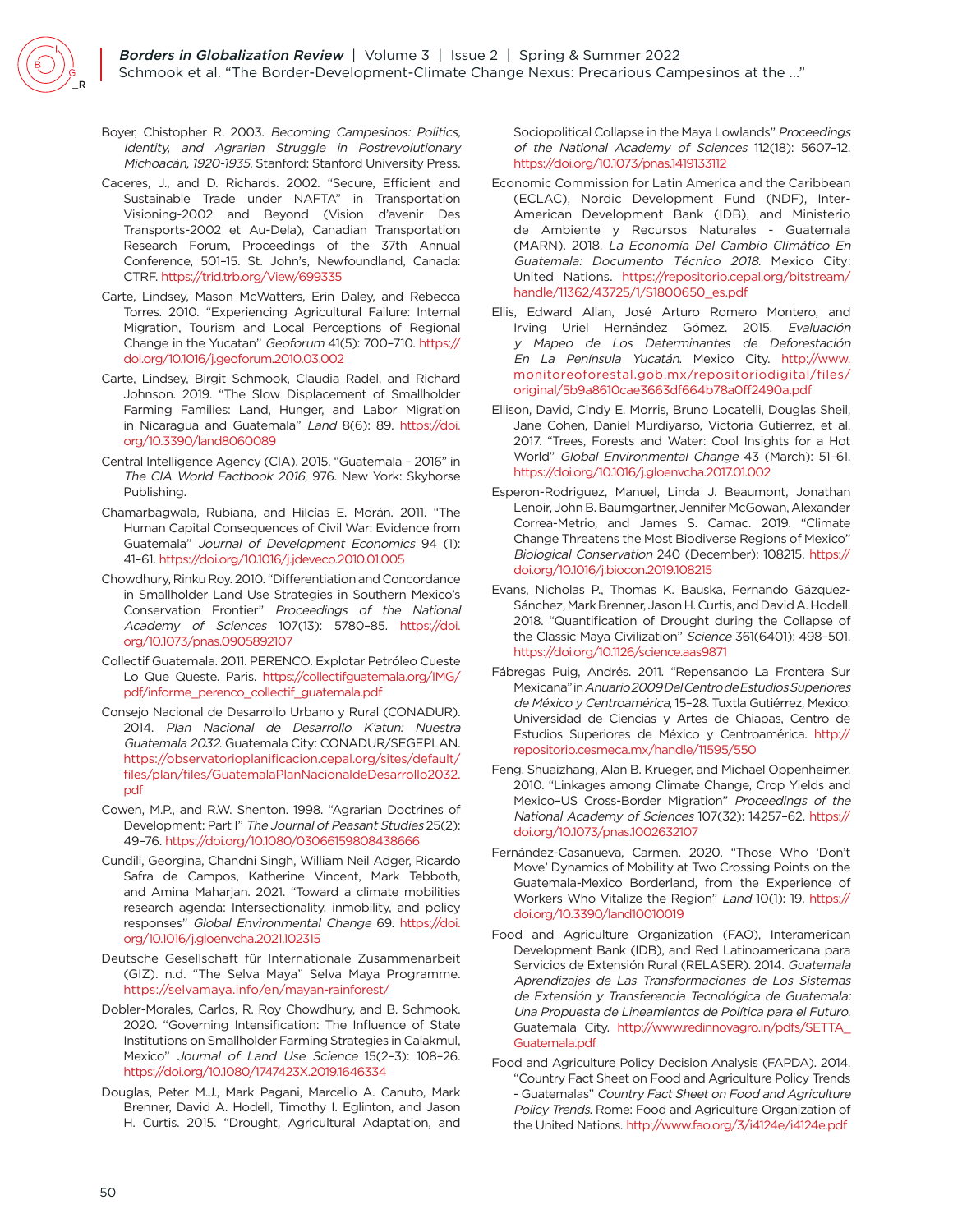- Fuentes Carrera, Julieta, ed. 2020. Entre Lo Político y Lo Espacial: Representaciones Geopolíticas de La Región Transfronteriza México-Guatemala. Mexico City: Centro de Investigación en Ciencias de Información Geoespacial, A.C. [https://www.centrogeo.org.mx/difusion/](https://www.centrogeo.org.mx/difusion/difusion-libros/35-libro-210310-1206) [difusion-libros/35-libro-210310-1206](https://www.centrogeo.org.mx/difusion/difusion-libros/35-libro-210310-1206)
- Gobierno de la Republica de Guatemala. 2016. Programa de Agricultura Familiar y Las Politicas Publicas Que Lo Sustentan. Ciudad de Guatemala.
- Grandia, Liza. 2009. "Raw Hides: Hegemony and Cattle in Guatemala's Northern Lowlands" Geoforum 40(5): 720–31. <https://doi.org/10.1016/j.geoforum.2009.01.004>
- Grandia, Liza, Fundación ProPetén, and Asociación de Comunidades Campesinas Indígenas para el Desarrollo Integral de Petén (ACDIP). 2013. ¿Y Pa' Dónde Trabajar? Cómo Es La Tierra En Petén. Guatemala City: Deutsche Gesellschaft für Internationale Zusammenarbeit (GIZ) GmbH. [https://](https://rightsindevelopment.org/wp-content/uploads/2015/09/Pa-donde-trabajar-espan¦âol-final-copy.pdf) [rightsindevelopment.org/wp-content/uploads/2015/09/](https://rightsindevelopment.org/wp-content/uploads/2015/09/Pa-donde-trabajar-espan¦âol-final-copy.pdf) [Pa-donde-trabajar-espan¦âol-final-copy.pdf](https://rightsindevelopment.org/wp-content/uploads/2015/09/Pa-donde-trabajar-espan¦âol-final-copy.pdf)
- Green, Lisa, Birgit Schmook, Claudia Radel, and Sofia Mardero. 2020. "Living Smallholder Vulnerability: The Everyday Experience of Climate Change in Calakmul, Mexico" Journal of Latin American Geography 19(2): 110–42. [https://](https://doi.org/10.1353/lag.2020.0028) [doi.org/10.1353/lag.2020.0028](https://doi.org/10.1353/lag.2020.0028)
- Grünberg, Jorge, Liza Grandia, and Bayron Milián. 2012. Tierra e Igualdad. Desafíos Para La Administración de Tierras En Petén, Guatemala. Guatemala City. [https://documents1.](https://documents1.worldbank.org/curated/en/985261468251747983/pdf/808750WP0SPANI0Box0379822B00PUBLIC0.pdf) [worldbank.org/curated/en/985261468251747983/](https://documents1.worldbank.org/curated/en/985261468251747983/pdf/808750WP0SPANI0Box0379822B00PUBLIC0.pdf) [pdf/808750WP0SPANI0Box0379822B00PUBLIC0.pdf](https://documents1.worldbank.org/curated/en/985261468251747983/pdf/808750WP0SPANI0Box0379822B00PUBLIC0.pdf)
- Hanberger, Anders. 2003. "Public Policy and Legitimacy: A Historical Policy Analysis of the Interplay of Public Policy and Legitimacy" Policy Sciences 36 (December): 257–78. <https://doi.org/10.1023/B:OLIC.0000017471.88620.9a>
- Instituto Nacional de Estadística (INE). 2019. XII Censo Nacional de Población y VII de Vivienda. Guatemala City: INE. [https://www.censopoblacion.gt/archivos/resultados\\_](https://www.censopoblacion.gt/archivos/resultados_censo2018.pdf) [censo2018.pdf](https://www.censopoblacion.gt/archivos/resultados_censo2018.pdf)
- Instituto Nacional de Estadística Geografía e Informática (INEGI). 2015. Principales Resultados de La Encuesta Intercensal 2015. Campeche. Mexico City. [https://www.](https://www.inegi.org.mx/contenido/productos/prod_serv/contenidos/espanol/bvinegi/productos/nueva_estruc/inter_censal/estados2015/702825079697.pdf) [inegi.org.mx/contenido/productos/prod\\_serv/contenidos/](https://www.inegi.org.mx/contenido/productos/prod_serv/contenidos/espanol/bvinegi/productos/nueva_estruc/inter_censal/estados2015/702825079697.pdf) [espanol/bvinegi/productos/nueva\\_estruc/inter\\_censal/](https://www.inegi.org.mx/contenido/productos/prod_serv/contenidos/espanol/bvinegi/productos/nueva_estruc/inter_censal/estados2015/702825079697.pdf) [estados2015/702825079697.pdf](https://www.inegi.org.mx/contenido/productos/prod_serv/contenidos/espanol/bvinegi/productos/nueva_estruc/inter_censal/estados2015/702825079697.pdf)
	- ————. 2021. Censo de Población y Vivienda 2020. Presentación de Resultados. Campeche. Mexico City: INEGI. [https://](https://www.inegi.org.mx/contenidos/programas/ccpv/2020/doc/cpv2020_pres_res_camp.pdf) [www.inegi.org.mx/contenidos/programas/ccpv/2020/doc/](https://www.inegi.org.mx/contenidos/programas/ccpv/2020/doc/cpv2020_pres_res_camp.pdf) [cpv2020\\_pres\\_res\\_camp.pdf](https://www.inegi.org.mx/contenidos/programas/ccpv/2020/doc/cpv2020_pres_res_camp.pdf)
- Intergovernmental Panel on Climate Change (IPCC). 2012. Managing the Risks of Extreme Events and Disasters to Advance Climate Change Adaptation. Edited by C.B. Field, V. Barros, T.F. Stocker, D. Qin, D.J. Dokken, K.L. Ebi, M.D. Mastrandrea, et al. Cambridge, UK: Cambridge University Press. [https://www.ipcc.ch/site/assets/uploads/2017/09/](https://www.ipcc.ch/site/assets/uploads/2017/09/WG1AR5_Frontmatter_FINAL.pdf) [WG1AR5\\_Frontmatter\\_FINAL.pdf](https://www.ipcc.ch/site/assets/uploads/2017/09/WG1AR5_Frontmatter_FINAL.pdf)
	- ————. 2014. Climate Change 2014: Synthesis Report. Contribution of Working Groups I, II and III to the Fifth Assessment Report of the Intergovernmental Panel on Climate Change. Edited by Core Writing Team, R.K. Pachauri, and L.A. Meyer. Geneva: IPCC. [https://www.ipcc.ch/site/](https://www.ipcc.ch/site/assets/uploads/2018/05/SYR_AR5_FINAL_full_wcover.pdf) [assets/uploads/2018/05/SYR\\_AR5\\_FINAL\\_full\\_wcover.pdf](https://www.ipcc.ch/site/assets/uploads/2018/05/SYR_AR5_FINAL_full_wcover.pdf)
- Kay, Cristóbal. 2015. "The Agrarian Question and the Neoliberal Rural Transformation in Latin America" European Review

of Latin American and Caribbean Studies 100 (December): 73.<https://doi.org/10.18352/erlacs.10123>

- Lecuyer, Lou, Sophie Calmé, F. Guillaume Blanchet, Birgit Schmook, and Rehema M. White. 2019. "Factors Affecting Feelings of Justice in Biodiversity Conflicts: Toward Fairer Jaguar Management in Calakmul, Mexico" Biological Conservation 237 (September): 133–44. <https://doi.org/10.1016/j.biocon.2019.06.017>
- Manz, Beatriz. 1988. Refugees of A Hidden War. The Aftermath of Counterinsurgency in Guatemala. Albany, New York: State University of New York.
- Mardero, Sofía, Birgit Schmook, Santana Navarro Olmedo, Zachary Christman, Claudia Radel, and Betsabe de la Barreda Bautista. 2020a. "Water Scarcity and Agricultural and Conservation Policies: Old and New Challenges for Mexican Smallholder Maize Production in the Protected Forests of the Mexico–Guatemala Border" Journal of Latin American Geography 19(3): 112–32. [https://doi.org/10.1353/](https://doi.org/10.1353/lag.2020.0073) [lag.2020.0073](https://doi.org/10.1353/lag.2020.0073)
- Mardero, Sofia, Birgit Schmook, Zachary Christman, Sarah E. Metcalfe, and Betsabé De la Barreda-Bautista. 2020b. "Recent Disruptions in the Timing and Intensity of Precipitation in Calakmul, Mexico" Theoretical and Applied Climatology 140(1–2): 129–44. [https://doi.org/10.1007/](https://doi.org/10.1007/s00704-019-03068-4) [s00704-019-03068-4](https://doi.org/10.1007/s00704-019-03068-4)
- Mardero, Sofía, Elsa Nickl, Birgit Schmook, Laura Schneider, John Rogan, Zachary Christman, and Deborah Lawrence. 2012. "Sequías En El Sur de La Península de Yucatán: Análisis de La Variabilidad Anual y Estacional de La Precipitación" Investigaciones Geográficas 78: 19–33. [http://www.scielo.org.mx/scielo.php?script=sci\\_](http://www.scielo.org.mx/scielo.php?script=sci_arttext&pid=S0188-46112012000200003) [arttext&pid=S0188-46112012000200003](http://www.scielo.org.mx/scielo.php?script=sci_arttext&pid=S0188-46112012000200003)
- Martin, P. M. 2005. "Comparative Topographies of Neoliberalism in Mexico" Environment and Planning A: Economy and Space 37(2): 203–20.<https://doi.org/10.1068/a3737>
- McGregor, Andrew, Sean Weaver, Edward Challies, Peter Howson, Rini Astuti, and Bethany Haalboom. 2014. "Practical Critique: Bridging the Gap between Critical and Practice-Oriented REDD+ Research Communities" Asia Pacific Viewpoint 55(3): 277–91.<https://doi.org/10.1111/apv.12064>
- Metcalfe, Sarah E., Birgit Schmook, Doreen S. Boyd, Betsabe De la Barreda-Bautista, Georgina E. Endfield, Sofia Mardero, Maria Manzón Che, et al. 2020. "Community Perception, Adaptation and Resilience to Extreme Weather in the Yucatan Peninsula, Mexico" Regional Environmental Change 20(1).<https://doi.org/10.1007/s10113-020-01586-w>
- Ministerio de Agricultura Ganadería y Alimentacion (MAGA). 2012. Programa de Agricultura Familiar Para El Fortalecimiento de La Economia Campesina PAFFEC 2012-2015. Ciudad de Guatemala.<http://www.maga.gob.gt>
- Mitlin, Diana, Sam Hickey, and Anthony Bebbington. 2007. "Reclaiming Development? NGOs and the Challenge of Alternatives" World Development 35(10): 1699–1720. <https://doi.org/10.1016/j.worlddev.2006.11.005>
- Navarro-Olmedo, Santana, Nora Haenn, Birgit Schmook, and Claudia Radel. 2016. "The Legacy of Mexico's Agrarian Counter-Reforms: Reinforcing Social Hierarchies in Calakmul, Campeche" Journal of Agrarian Change 16(1): 145–67.<https://doi.org/10.1111/joac.12095>
- Novak, Paolo. 2016. "Placing Borders in Development" Geopolitics 21(3): 483–512. [https://doi.org/10.1080/146500](https://doi.org/10.1080/14650045.2015.1118378) [45.2015.1118378](https://doi.org/10.1080/14650045.2015.1118378)

51  $\bigcup_{\mathsf{R}}$